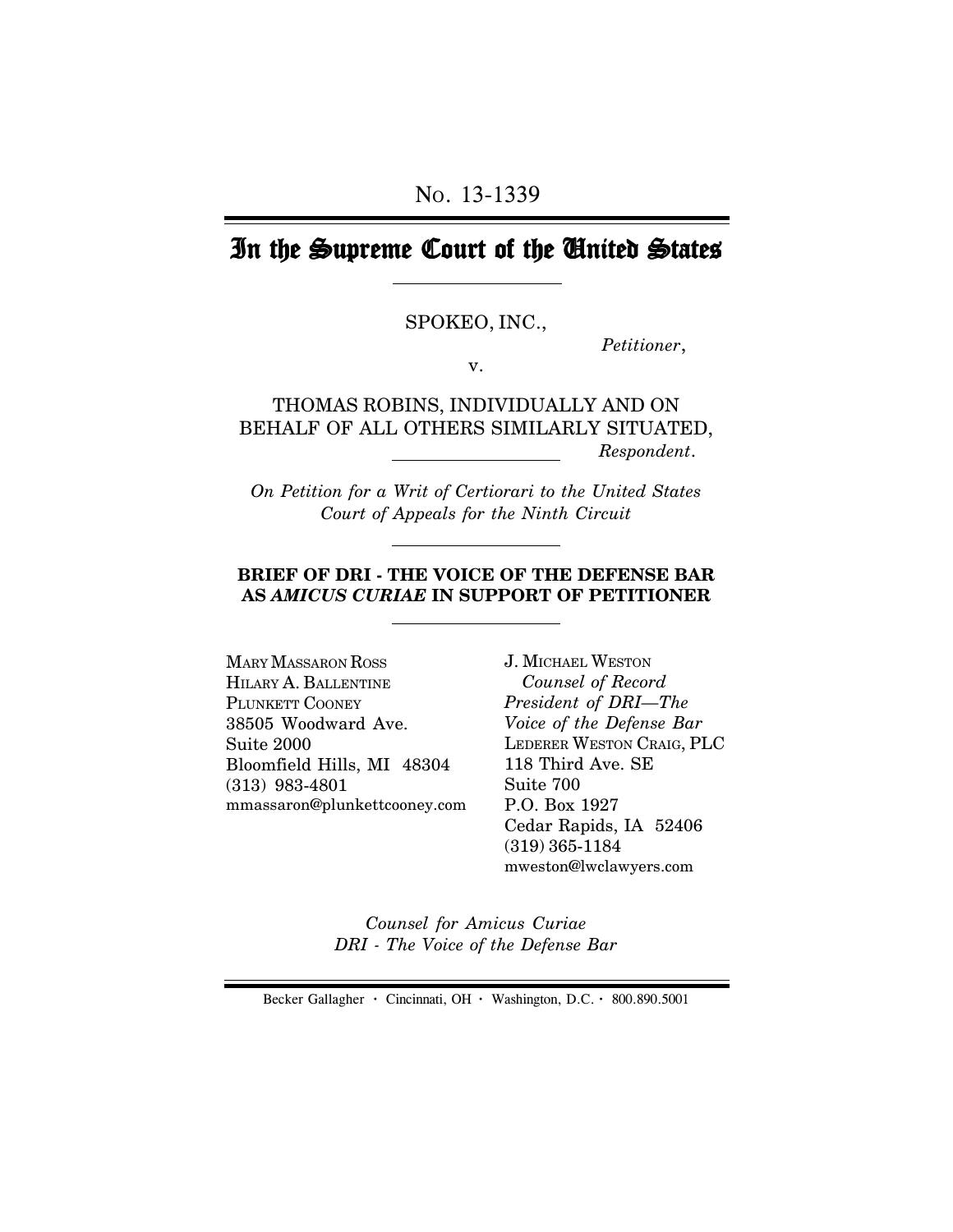## **TABLE OF CONTENTS**

| INDEX OF AUTHORITIES  iii                                                                                                                                                                                                                                                                                                                                                                                                      |
|--------------------------------------------------------------------------------------------------------------------------------------------------------------------------------------------------------------------------------------------------------------------------------------------------------------------------------------------------------------------------------------------------------------------------------|
| STATEMENT OF INTEREST OF AMICUS<br>CURL 1.1                                                                                                                                                                                                                                                                                                                                                                                    |
| SUMMARY OF ARGUMENT  4                                                                                                                                                                                                                                                                                                                                                                                                         |
|                                                                                                                                                                                                                                                                                                                                                                                                                                |
| This Case Presents The Court With An<br>Opportunity To Resolve Conflicting Circuit<br>Decisions And Clarify That The Actual Injury<br>Requirement Of Article III, Applied In The<br>Context Of The Fair Credit Reporting Act And<br>Other Federal Statutes Granting Statutory<br>Causes Of Action, Requires A Plaintiff To<br>Satisfy The Constitutional Standing<br>Requirement. $\dots\dots\dots\dots\dots\dots\dots\dots 8$ |
| A. The doctrine of standing is essential to<br>maintaining the equilibrium between the<br>separate but overlapping branches of<br>government embodied in our federal<br>Constitution and must apply to all suits brought<br>pursuant to federal statutes conferring private<br>rights of action – like the Fair Credit Reporting                                                                                               |
| B. The Court's review is needed to resolve a circuit<br>conflict - exacerbated by the Ninth Circuit's<br>decision in this case- and engender uniformity<br>on the issue of whether a statutory violation,                                                                                                                                                                                                                      |

unaccompanied by any actual injury, is sufficient to establish Article III standing. . . . . 11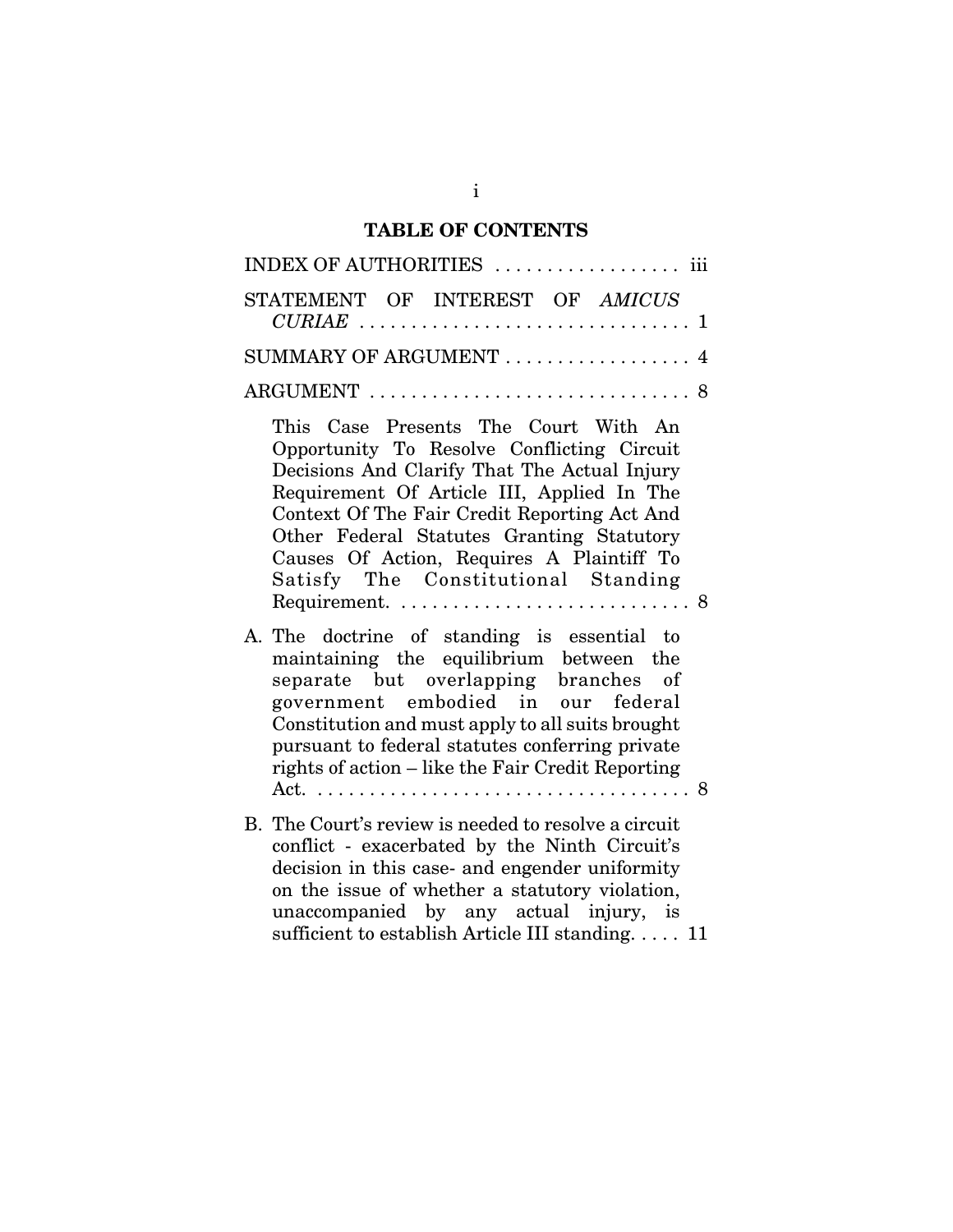| C. Absent review and clarification by this Court,                                                         |
|-----------------------------------------------------------------------------------------------------------|
| the relaxed standing requirement adopted by the                                                           |
| Ninth Circuit will encourage needless litigation,                                                         |
| dramatically increase costs for businesses and                                                            |
| individuals, and encourage forum shopping. 16                                                             |
| <b>CONCLUSION</b><br>$\mathcal{L} = \mathcal{L} \times \mathcal{L} \times \mathcal{L} \times \mathcal{L}$ |

ii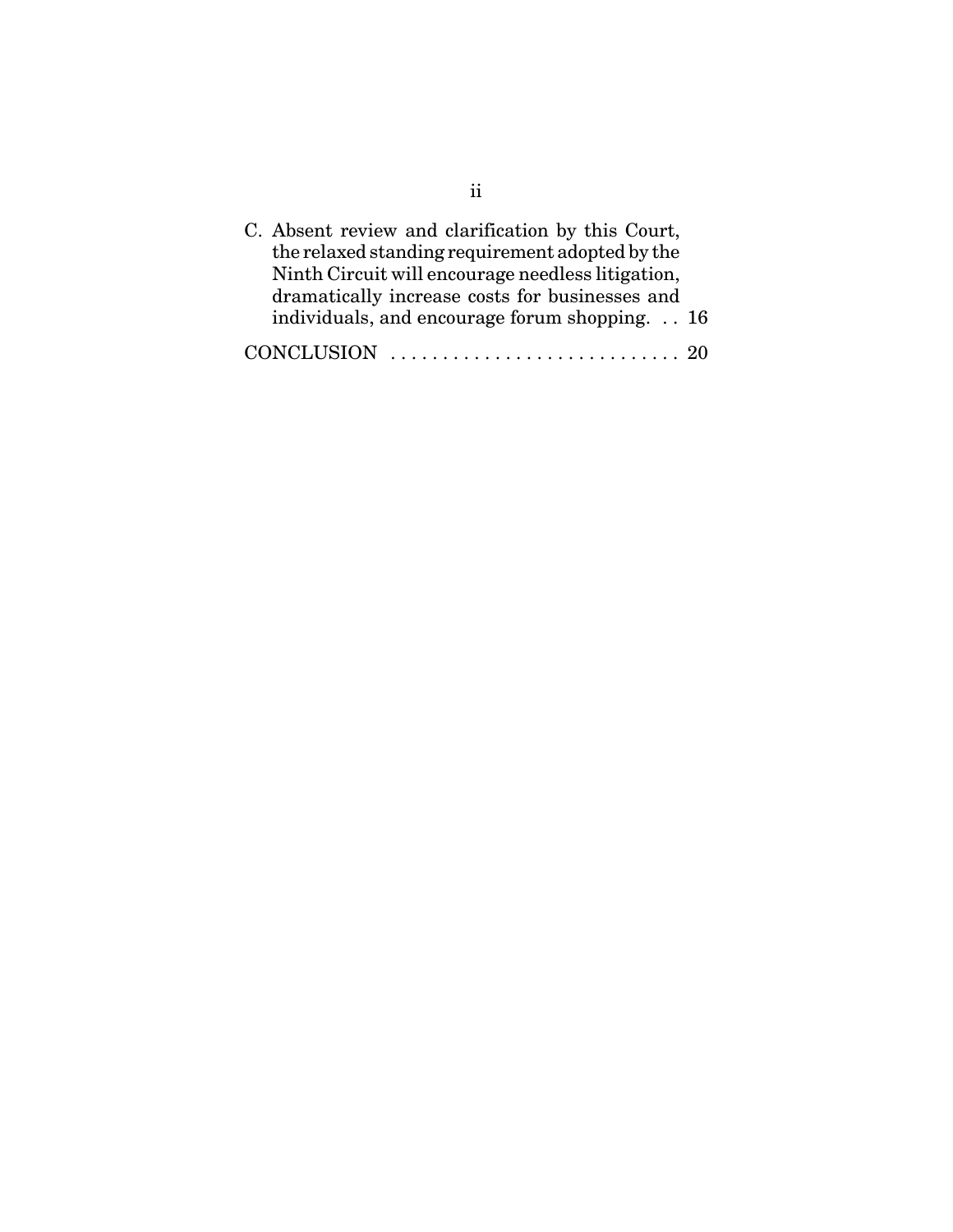## **INDEX OF AUTHORITIES**

| Aldens, Inc. v. Miller,                                                                                   |
|-----------------------------------------------------------------------------------------------------------|
|                                                                                                           |
| Allee v. Medrano,                                                                                         |
| Allen v. Wright,                                                                                          |
| Alston v. Countrywide Financial Corp.,<br>585 F.3d 753 (3d Cir. 2009)  13                                 |
| Alternative Sys. Concepts, Inc. v. Synopsys Inc.,                                                         |
| City of Los Angeles v. Lyons,                                                                             |
| Beaudry v. TeleCheck Services, Inc.,<br>579 F.3d 702 (6th Cir. 2009) $\ldots \ldots \ldots \ldots$ 6, 12  |
| Bowsher v. Synar,<br>478 U.S. 714 (1986) $\ldots \ldots \ldots \ldots \ldots \ldots \ldots \ldots \ldots$ |
| DaimlerChrysler Corp. v. Cuno,                                                                            |
| David v. Alphin,<br>704 F.3d 327 (4th Cir. 2013)  5, 6, 13                                                |
| Deposit Guaranty Nat. Bank, Jackson, Miss. v.<br>Roper,                                                   |
|                                                                                                           |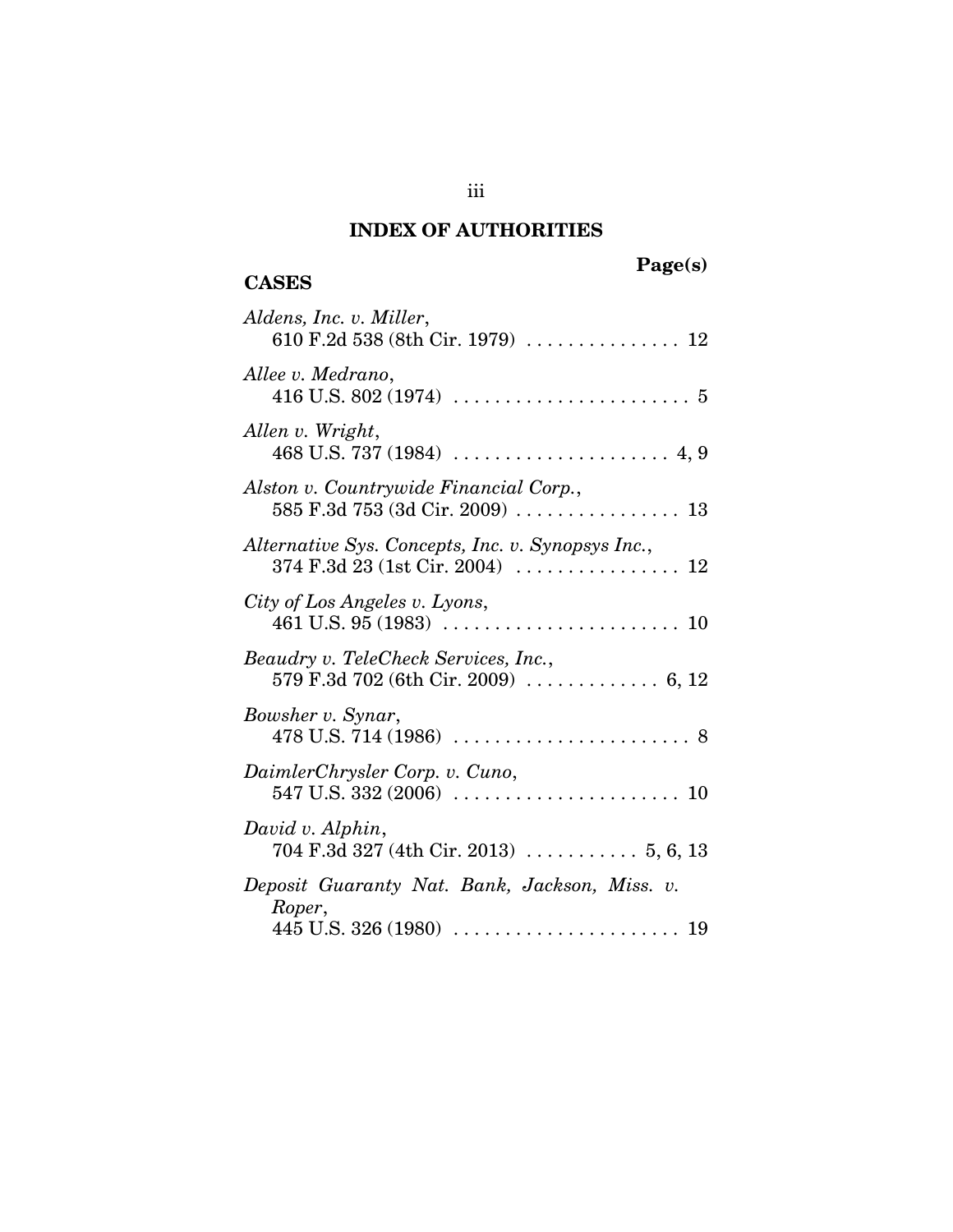| Edwards v. First Am. Corp.,<br>610 F.3d 514 (9th Cir. 2010)  5, 14                                         |
|------------------------------------------------------------------------------------------------------------|
| Fair Housing Council of Suburban Philadelphia v.<br>Main Line Times,<br>141 F.3d 439 (3d Cir. 1998)  6, 13 |
| First Am. Fin. v. Edwards,<br>567 U.S. ---,--- ,132 S.Ct. 2356 (2012) $\ldots$ 14                          |
| Friends of the Earth, Inc. v. Laidlaw Environmental<br>Services,                                           |
| Gambardella v. G. Fox & Co.,                                                                               |
| Hein v. Freedom from Religion Foundation, Inc.,                                                            |
| Joint Stock Soc'y v. UDV North America, Inc.,                                                              |
| Kelton Arms Condo. Owners Ass'n v. Homestead<br>Ins. Co.,<br>346 F.3d 1190 (9th Cir. 2003)  12             |
| Kendall v. Employees Retirement Plan of Avon<br>Prods.,                                                    |
| Lexmark Intern., Inc. v. Static Control Components,<br>Inc.,                                               |
| Lujan v. Defenders of Wildlife,                                                                            |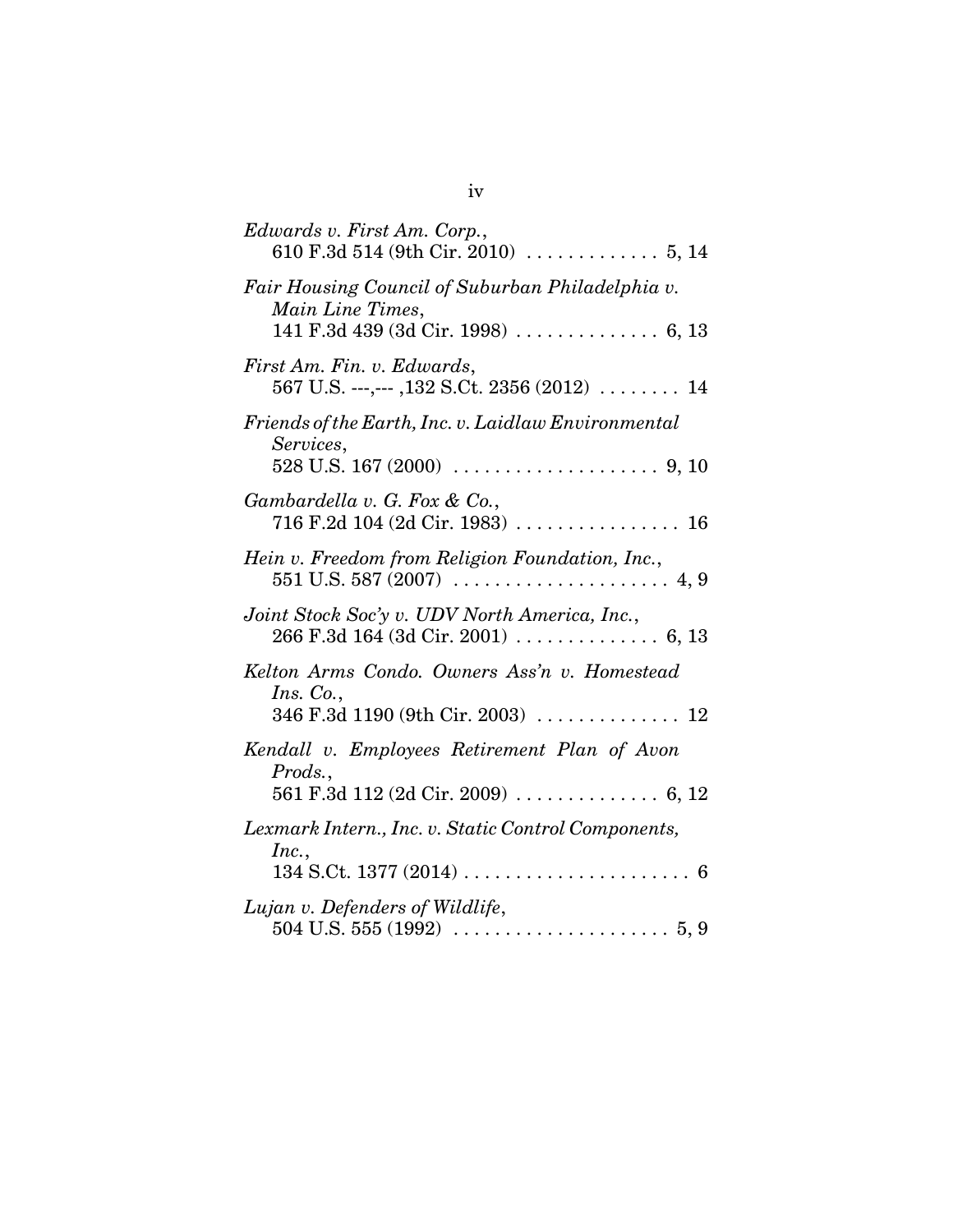| Matter of Rhone-Poulenc Rorer, Inc.,                                                                 |
|------------------------------------------------------------------------------------------------------|
| Mistretta v. U.S.,                                                                                   |
| Murray v. GMAC Mortgage Corp.,                                                                       |
| Owen Equipment & Erection Co. v. Kroger,<br>$437$ U.S. $365$ $(1978)$<br>$\overline{4}$              |
| Piper Aircraft Co v. Reyno,                                                                          |
| Purtle v. Eldridge Auto Sales, Inc.,<br>$91 F.3d 797 (6th Cir. 1996) \ldots \ldots \ldots \ldots 16$ |
| Robins v. Spokeo,<br>742 F.3d 409 (9th Cir. 2014)  passim                                            |
| Sierra Club v. Morton,                                                                               |
| Summers v. Earth Island Institute,                                                                   |
| Thorogood v. Sears, Roebuck and Co.,                                                                 |
| Wagner v. Pennwest Farm Credit, ACA,<br>109 F.3d 909 (3rd Cir. 1997)  12                             |
| Wallace v. ConAgra Foods, Inc.,<br>--- F.3d ---, 2014 WL 1356860 (8th Cir. 2014) 14                  |
| Youngstown Sheet & Tube Co v. Sawyer,                                                                |
|                                                                                                      |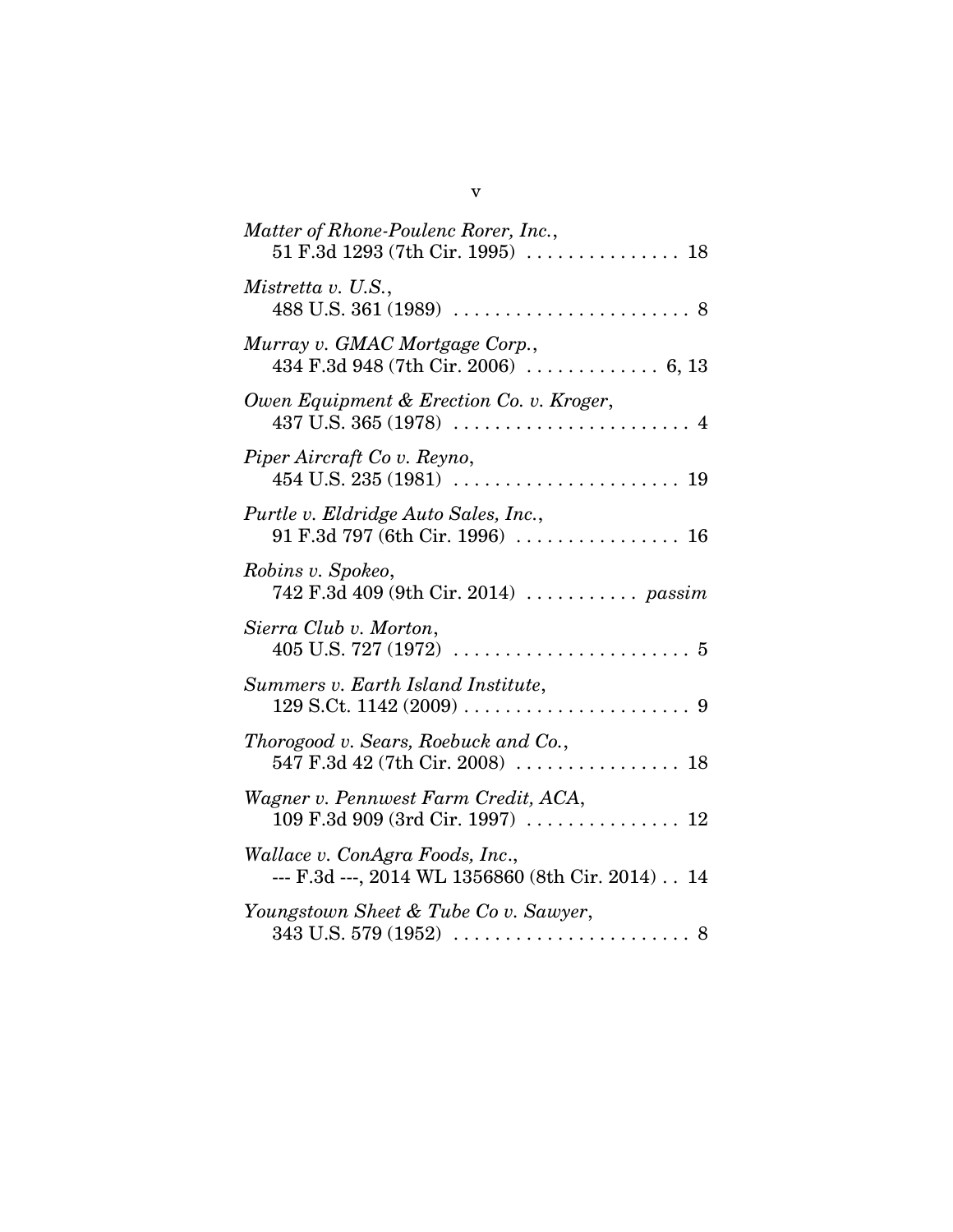## **CONSTITUTION AND STATUTES**

| 12 U.S.C. § 2607 (Real Estate Settlement<br>Procedures Act of 1974)  16           |
|-----------------------------------------------------------------------------------|
|                                                                                   |
| 12 U.S.C. § 4907 (Homeowners Protection Law)<br>17                                |
| 15 U.S.C. $\S 1051$ , <i>et seq.</i> (Lanham Act) $\ldots \ldots$<br>13           |
| 15 U.S.C. $\S$ 1640 (The Truth in Lending Act)  16                                |
| 15 U.S.C. § 1681, et seq. (Fair Credit Reporting                                  |
| 15 U.S.C. § 1692 (Fair Debt Collection Practices                                  |
| 15 U.S.C. § 1693m(a)(2) (Electronic Funds Transfer                                |
| 29 U.S.C. § 1854 (Migrant and Seasonal<br>Agricultural Worker Protection Act)  16 |
| 47 U.S.C. § 227(3) (Telephone Consumer Protection                                 |
|                                                                                   |
|                                                                                   |
|                                                                                   |
|                                                                                   |
|                                                                                   |
| U.S. Const., art. III, $\S 2$ , cl. 1 4                                           |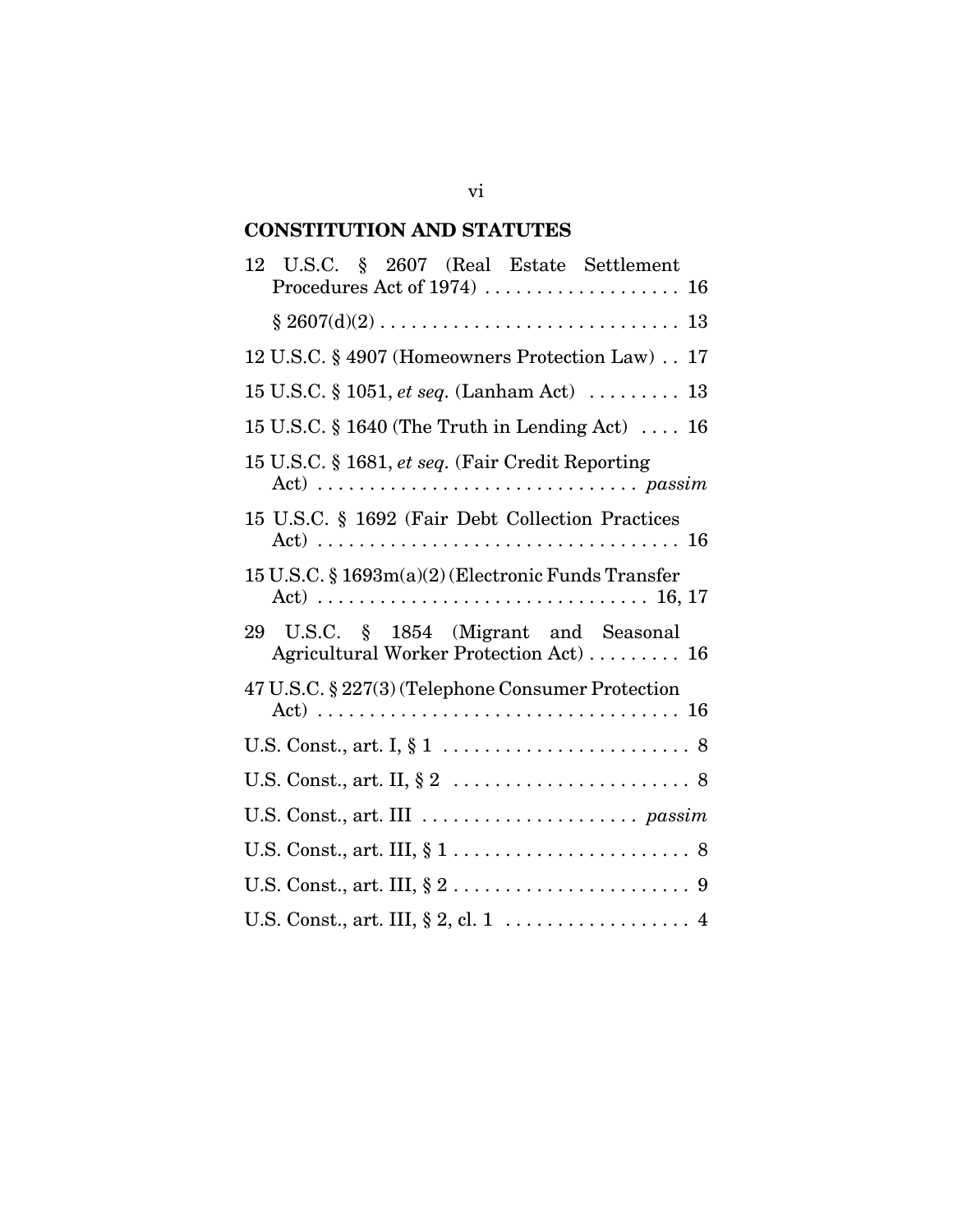## **RULES**

## **OTHER AUTHORITIES**

| Brian A. Bender, et. al., A Gathering Storm: New<br>Developments in Climate Change Litigation, DRI<br>for Def. 50 (January 2010) $\dots \dots \dots \dots \dots \dots$                                                                             |  |
|----------------------------------------------------------------------------------------------------------------------------------------------------------------------------------------------------------------------------------------------------|--|
| Bradley J. Bondi, Facilitating Economic Recovery<br>and Sustainable Growth Through Reform of the<br>Securities Class-Action System: Exploring<br>Arbitration as an Alternative to Litigation, 33<br>Harv. J. L. & Pub. Pol'y, 607 (Spring 2010) 17 |  |
| Evan H. Caminker, Precedent and Prediction: The<br>Forward-Looking Aspects of Inferior Court<br>Decisionmakng, 73 Tex. L. Rev. 1 (November                                                                                                         |  |
| Nora Coleman, et. al., Stopped Before They Start:<br>Dismissing No-Injury Class Actions, DRI For                                                                                                                                                   |  |
| Felix Frankfurter, A Note on Advisory Opinions, 37                                                                                                                                                                                                 |  |
| Henry J. Friendly, Federal Jurisdiction: A General                                                                                                                                                                                                 |  |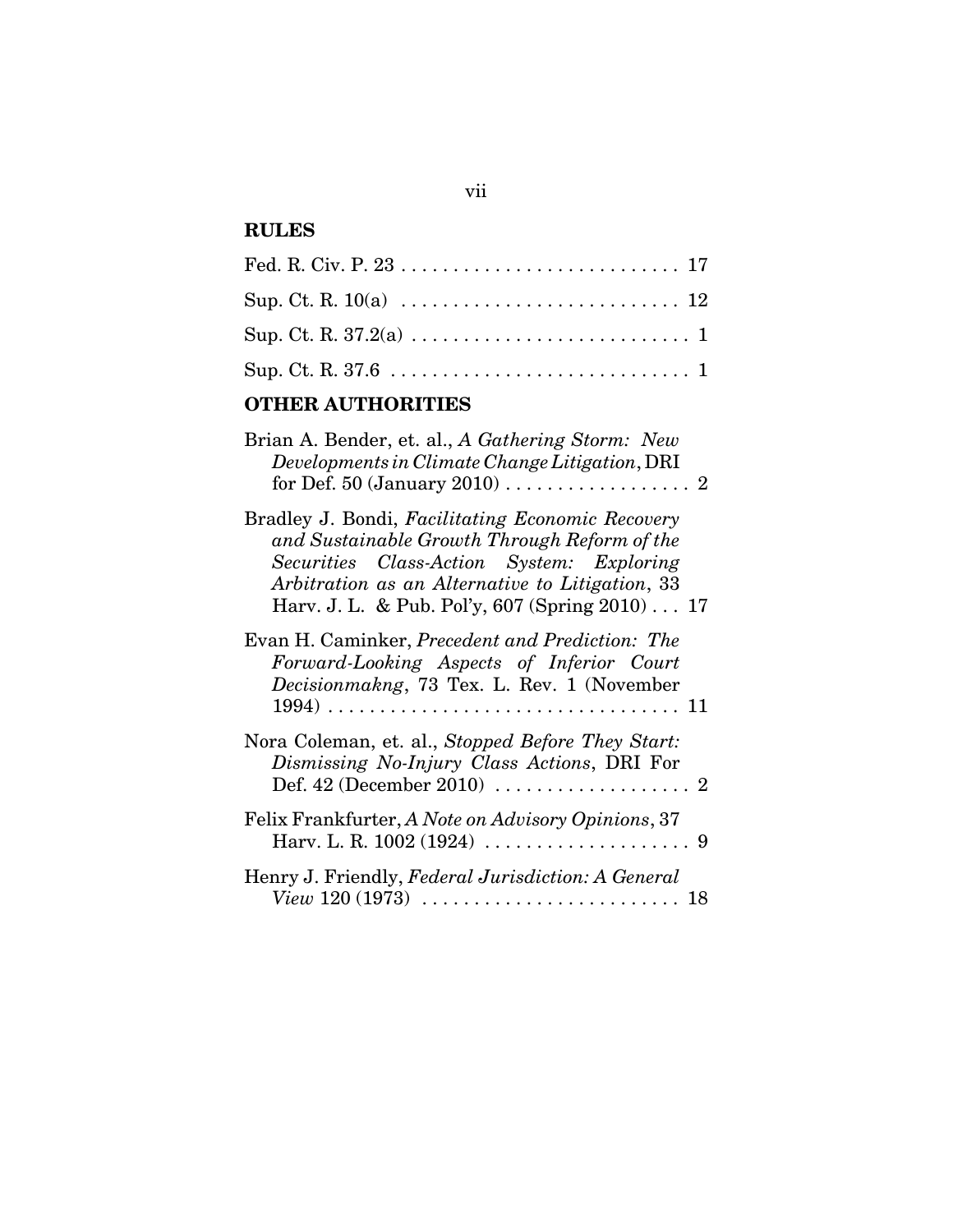| Jeffrey A. Holmstrand, Statutory Consumer Fraud<br>Act Claims: Enforcing the Reliance Requirement,<br>DRI For Def. 43 (October 2010) 2                                                                                                                                                    |
|-------------------------------------------------------------------------------------------------------------------------------------------------------------------------------------------------------------------------------------------------------------------------------------------|
| Barry F. McNiel, et. al., Mass Torts and Class<br>Actions: Facing Increased Scrutiny, 167 F.R.D.                                                                                                                                                                                          |
| Michael O'Neil, Privacy and Surveillance Legal<br>Issues, Leading Lawyers on Navigating Changes<br>in Security Program Requirements and Helping<br>Clients Prevent Breaches - The Transformation<br>of the "Right to Privacy" and its Unintended<br>Liability Consequences, 2014 WL 10441 |
| John G. Roberts, Article III Limits On Statutory                                                                                                                                                                                                                                          |
| Sheila B. Scheuerman, Due Process Forgotten: The<br>Problem of Statutory Damages and Class<br>Actions, 74 Mo. L. Rev. 103 (Winter 2009)  18                                                                                                                                               |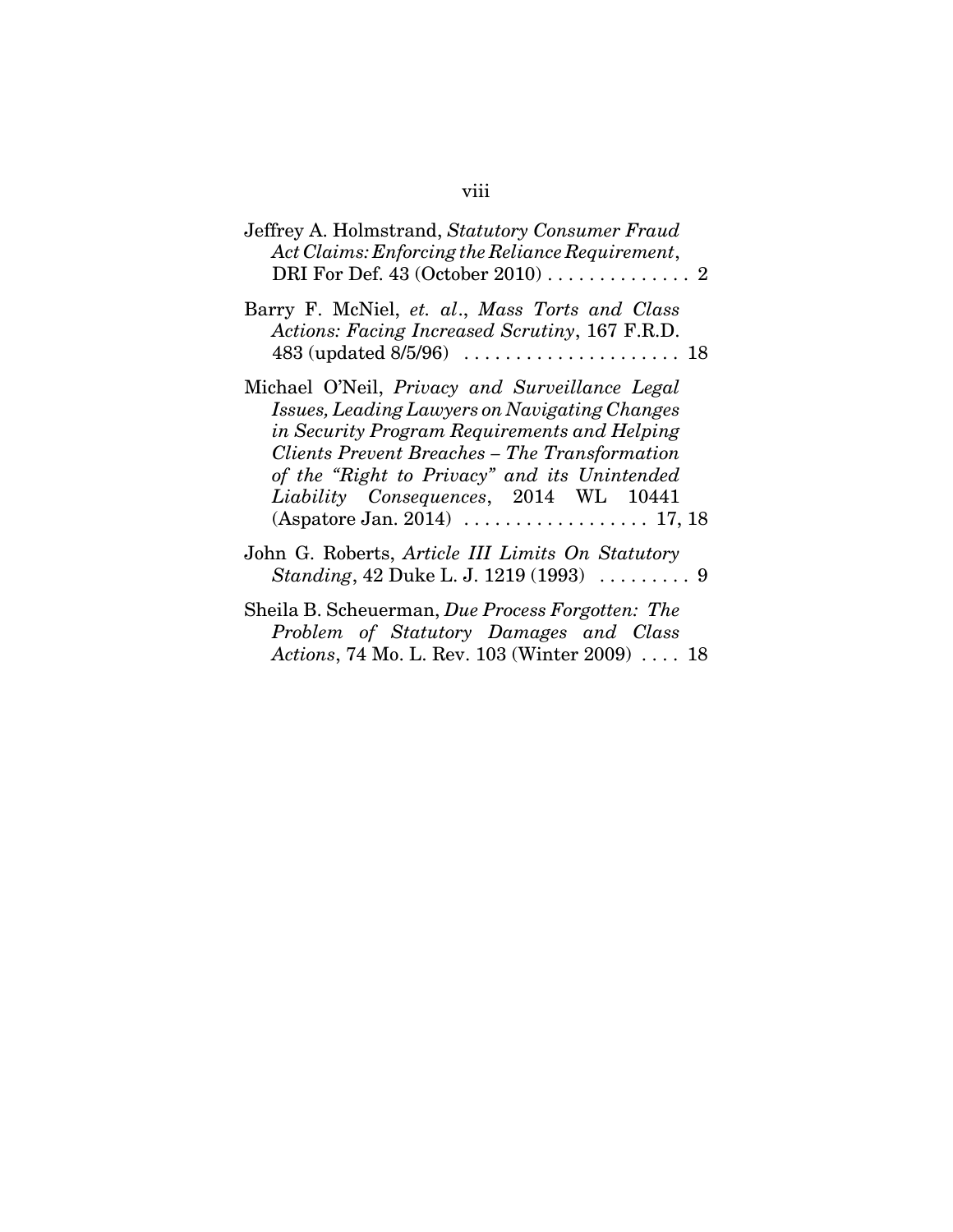## **STATEMENT OF INTEREST OF** *AMICUS CURIAE*<sup>1</sup>

Amicus curiae DRI – the Voice of the Defense Bar, is a 22,500-member international association of defense lawyers who represent individuals, corporations, insurance carriers, and local governments involved in civil litigation. DRI is committed to enhancing the skills, effectiveness, and professionalism of defense lawyers around the globe. A primary part of DRI's mission is to make the civil justice system more fair, efficient, and consistent. See http://www.dri.org/About. To that end, DRI participates as amicus curiae in cases that raise issues of importance to its membership and to the judicial system. This is such a case.

DRI's interest in this case stems from its members' extensive involvement in civil litigation. DRI's members are regularly called upon to defend their clients in lawsuits brought merely to pursue public policies rather than to seek redress for a distinct and personalized injury. Left unreviewed by this Court, the Ninth Circuit's decision in this case will have a profound effect on businesses and individuals who may be subject to suits brought under the Fair Credit Reporting Act, 15 U.S.C. § 1681, *et seq*., and other federal and state statutes providing for statutory

<sup>&</sup>lt;sup>1</sup> Pursuant to Supreme Court Rule 37.6, amicus curiae states that no counsel for any party authored this brief in whole or in part and that no entity or person, aside from amicus curiae, its members, and its counsel, made any monetary contribution towards the preparation and submission of this brief. Pursuant to Supreme Court Rule 37.2(a), amicus curiae certifies that counsel of record for both petitioner and respondent have, after timely notification, consented to this filing in letters on file with the Clerk's office.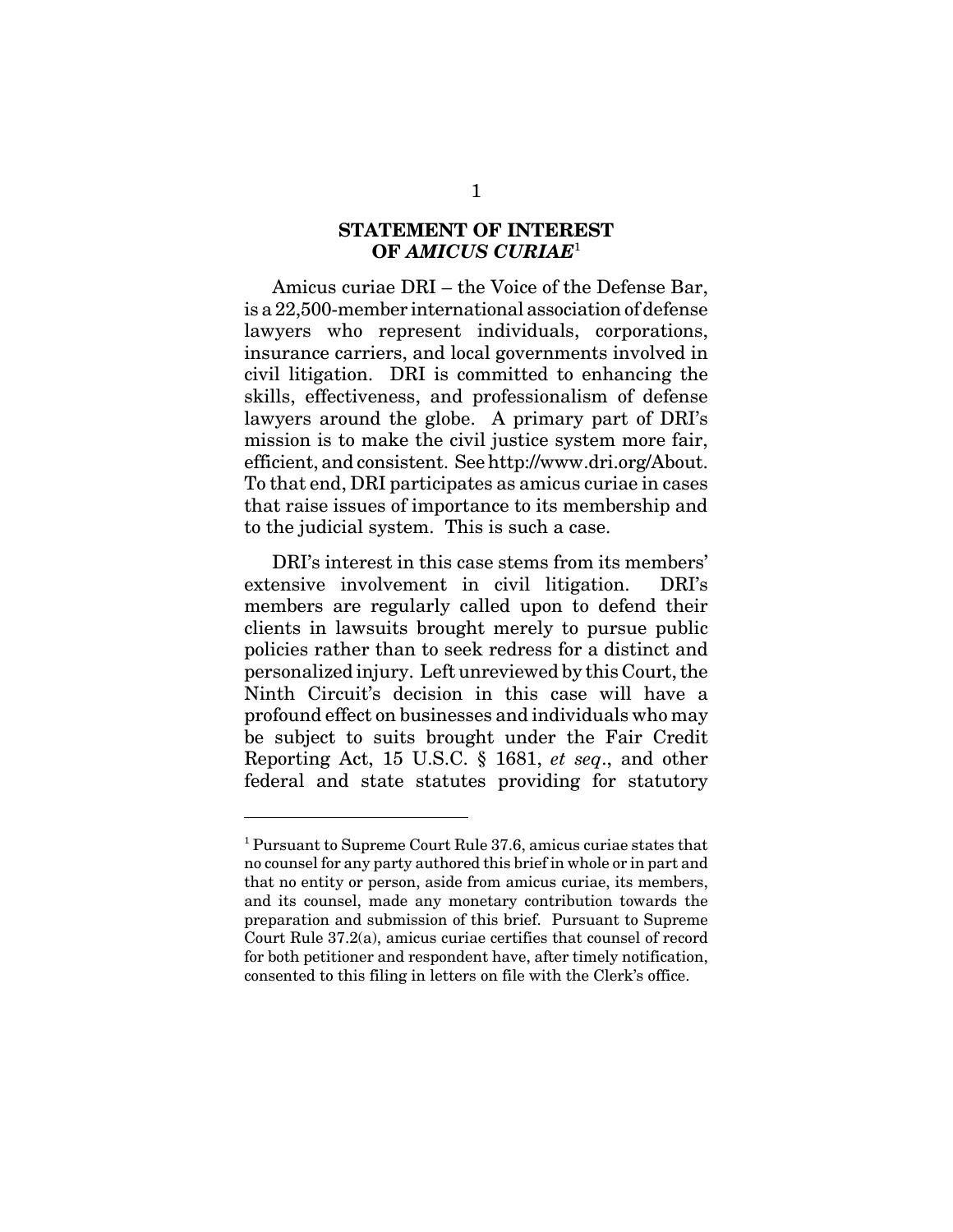damages because it broadens the doctrine of standing to allow the judiciary to resolve disputes in the absence of an actual injury. The Ninth Circuit's decision, which exacerbates an already-existing circuit split, would encourage the filing of lawsuits by non-injured plaintiffs. DRI has a strong interest in assuring that the many federal and state statutes which confer a statutory cause of action do not provide a "back door" for uninjured litigants to obtain relief in federal court. The Ninth Circuit's alteration of the standing doctrine opens the floodgates of litigation in derogation of the Framers' intent to limit the jurisdiction of the judicial branch to "cases" and "controversies." This, in turn, directly affects the fair, efficient, and consistent functioning of our civil justice system and, as such, is of vital interest to the members of DRI.

The ability of plaintiffs to circumvent Article III's standing requirement and proceed in class action and other litigation absent actual injury presents an ongoing point of concern for DRI's members. The issue of standing and its outer limits is frequently studied and discussed by DRI's membership in a variety of contexts. *See*, *e.g*., Nora Coleman, et. al., *Stopped Before They Start: Dismissing No-Injury Class Actions*, DRI For Def. 42 (December 2010) (providing strategies for attacking standing in no-injury class actions); Brian A. Bender, et. al., *A Gathering Storm: New Developments in Climate Change Litigation*, DRI for Def. 50 (January 2010) (discussing noteworthy decisions involving proprietary standing and parens patriae standing); Jeffrey A. Holmstrand, *Statutory Consumer Fraud Act Claims: Enforcing the Reliance Requirement*, DRI For Def. 43 (October 2010) (recognizing the exponentially-broadened exposure a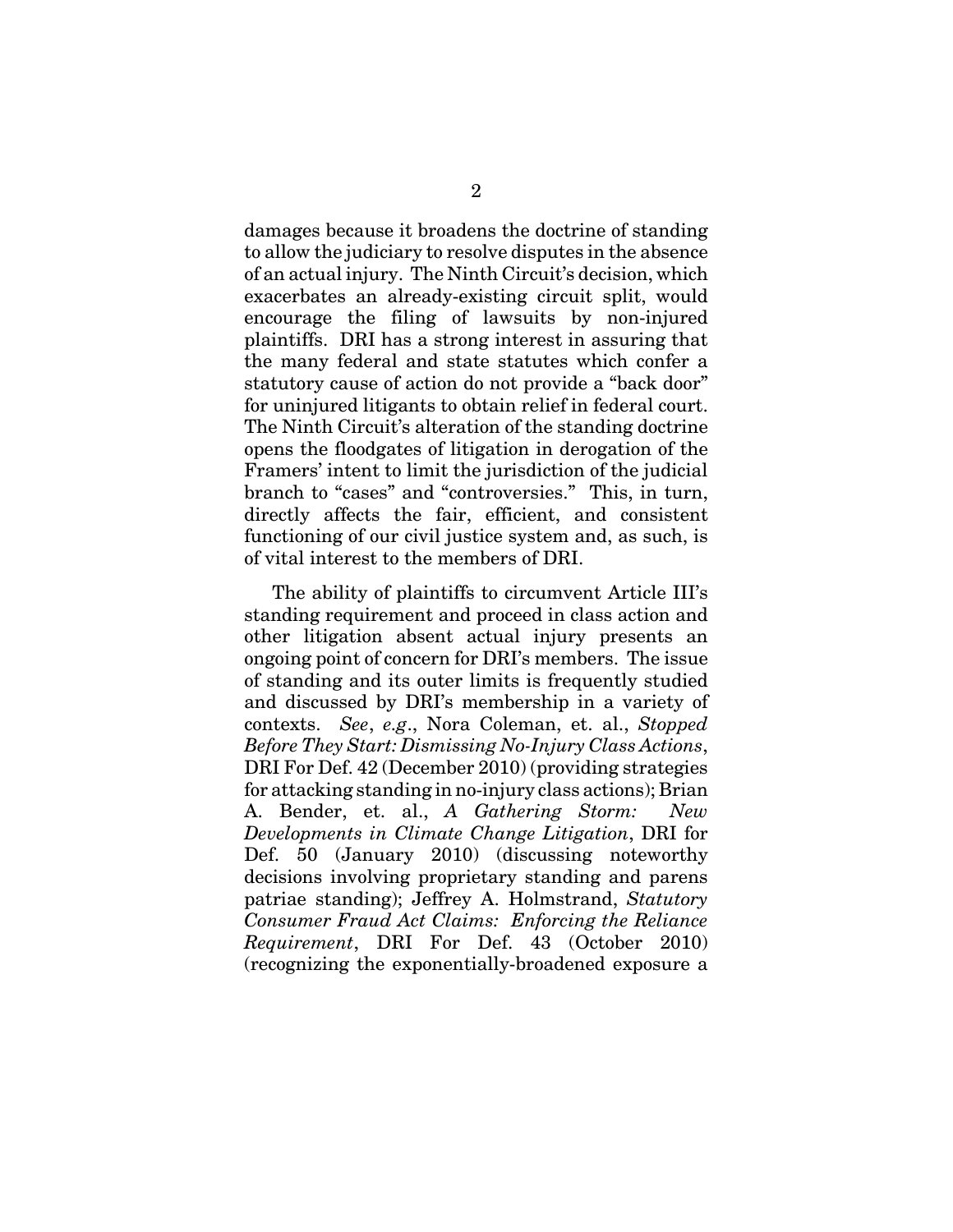defendant faces as a result of statutory consumer fraud act claims brought on behalf of large numbers of people, many or most of whom did not sustain any actual injury). DRI therefore has a unique vantage point to help this Court understand the importance of proper interpretation of federal statutory damages statutes in light of the constitutionally-mandated standing requirements, not only from a legal standpoint, but also from practical and economic standpoints as well. Based on its members' extensive practical experience, DRI is uniquely suited to explain why this Court should review and ultimately reverse the Ninth Circuit's decision in this case.

Both the bench and the bar need guidance regarding the outer limits of Article III's standing requirement. The current lack of clarity in the law of standing, as exemplified by conflicting circuit decisions, may lead federal courts to inappropriately exercise power beyond the scope authorized by Article III. DRI has a strong interest in assuring that a uniform rule is adopted which recognizes Congress's right to create statutory causes of action while safeguarding the constitutionally-mandated requirement to establish standing for everyone on whose behalf a claim is presented for litigation in federal court.

Left intact by this Court, the Ninth Circuit's decision will have a profound effect on defendants who may be subject to litigation and ultimately forced to pay high-dollar judgments, even in situations where the plaintiff has suffered no harm. This creates the potential for widespread abuse of statutory damages statutes in a way not intended by the Legislature. As such, this case is of vital interest to DRI.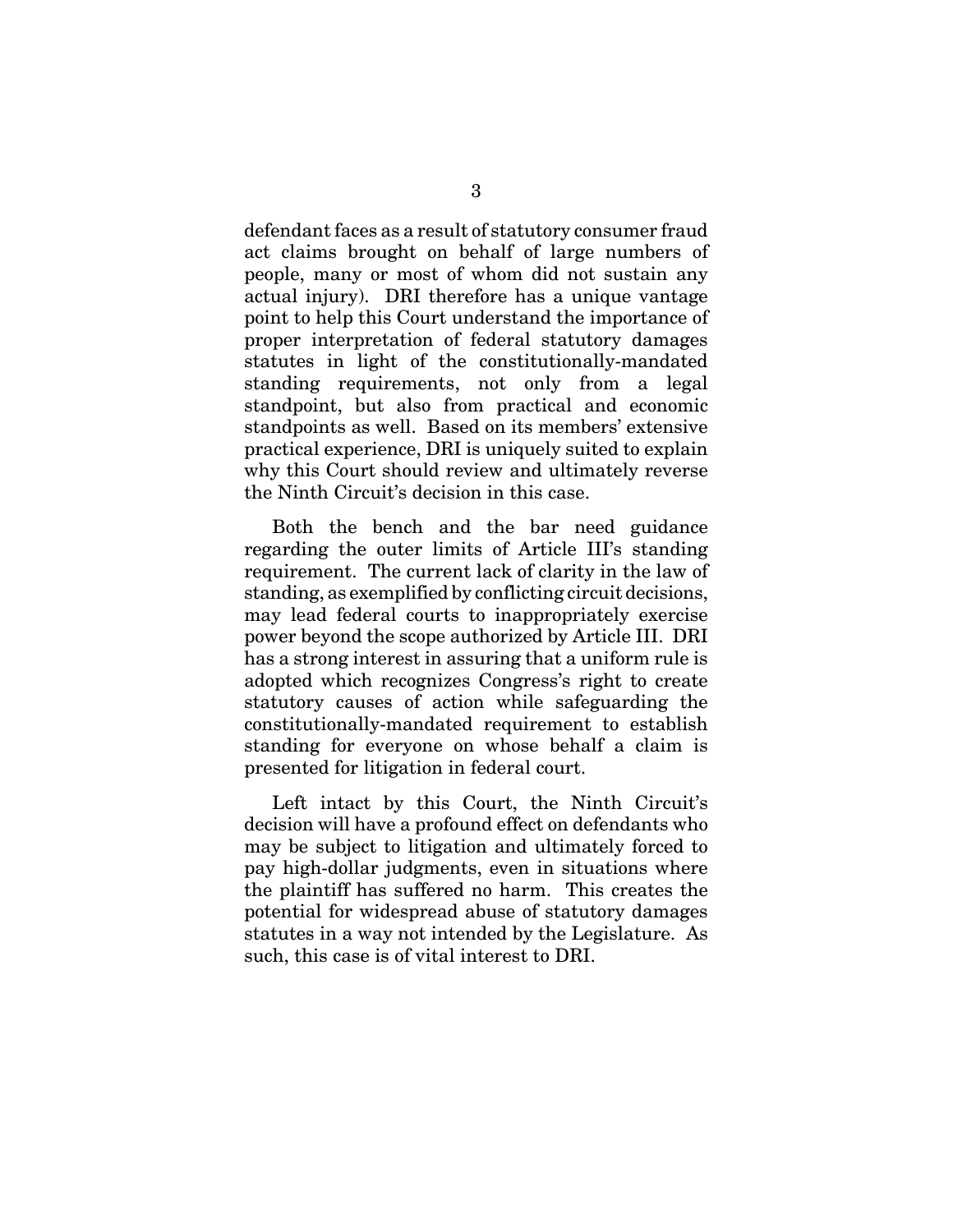#### **SUMMARY OF ARGUMENT**

The United States Constitution mandates that all persons presenting a claim for litigation in federal court have an actual "Case" or "Controversy" to invoke the power of the federal courts. U.S. Constitution, Article III, Section 2, Clause 1. Article III forms the underpinnings of a constitutionally-required standing doctrine that cannot be abrogated by statutory language purportedly entitling any person to sue. *Allen v. Wright*, 468 U.S. 737, 750-51 (1984). Thus, the Legislature cannot confer standing on any person in the absence of a showing that the person satisfies the constitutional test for standing. That test requires the plaintiff to allege "personal injury fairly traceable to the defendant's allegedly unlawful conduct" that is "likely to be redressed by the requested relief." *Hein v. Freedom from Religion Foundation, Inc*., 551 U.S. 587, 598 (2007), quoting *Allen v. Wright*, *supra*, at 751. This test comports with the longstanding precept that federal courts are courts of limited jurisdiction. *Owen Equipment & Erection Co. v. Kroger*, 437 U.S. 365, 274 (1978).

The Ninth Circuit's decision in *Robins v. Spokeo*, 742 F.3d 409 (9th Cir. 2014), marks a radical departure from the constitutional mandate that all persons presenting a claim for litigation in federal court satisfy Article III standing. In reviewing the uninjured plaintiff's claim brought under the Fair Credit Reporting Act (FCRA), 15 U.S.C. § 1681 *et seq*., the Ninth Circuit held that the "creation of a private cause of action to enforce a statutory provision implies that Congress intended the enforceable provision to create a statutory right," and that "the violation of a statutory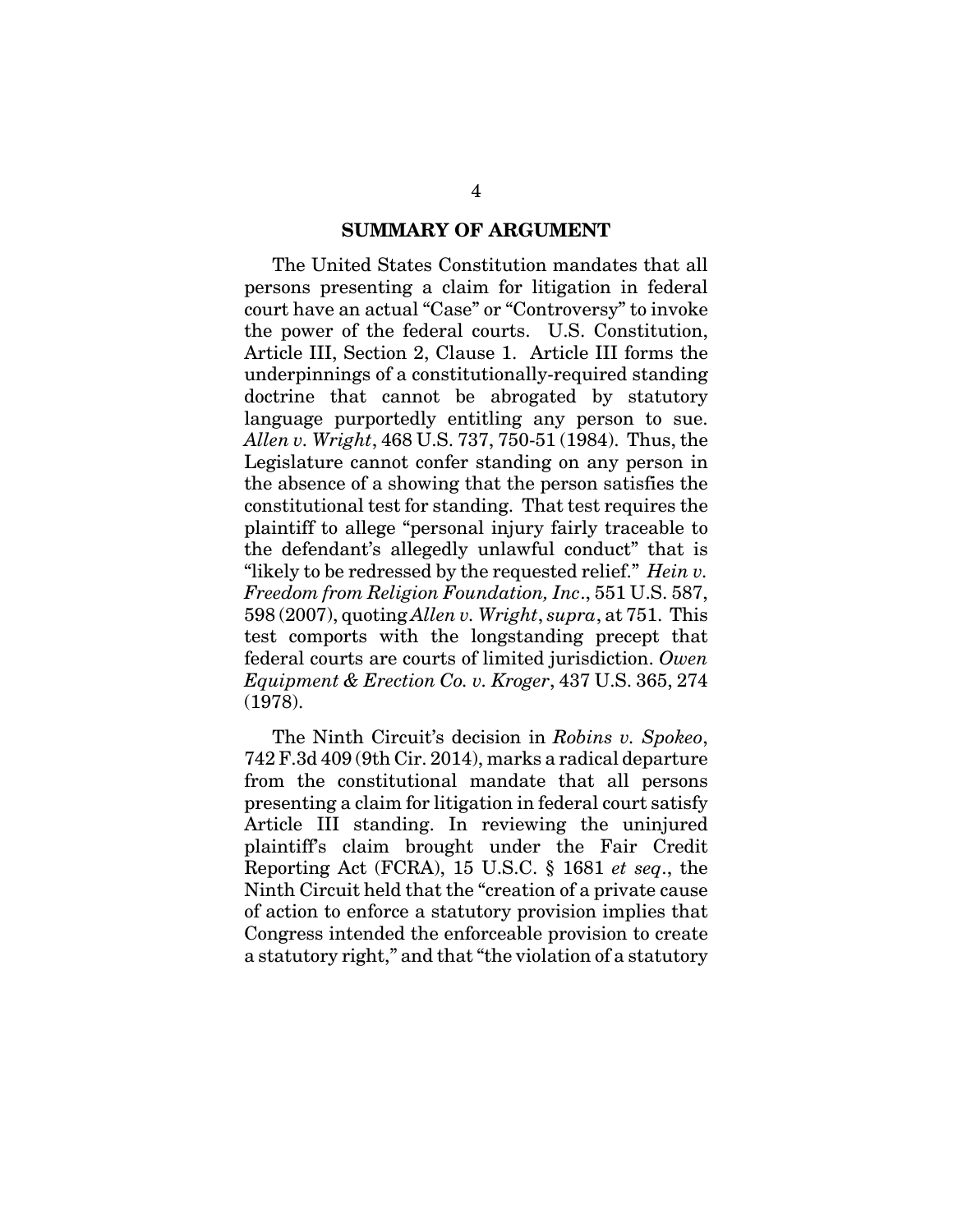right is usually a sufficient injury in fact to confer standing." 742 F.3d at 412, citing *Edwards v. First Am. Corp*., 610 F.3d 514, 517 (9th Cir. 2010). Turning the three-part test for Article III standing into a singlefactor inquiry satisfied by the availability of a statutory remedy contradicts this Court's precedents and represents a grave misunderstanding of the standing doctrine mandated by Article III's limitation on the judiciary's power to only "cases" or "controversies." As this Court observed in *Lujan v. Defenders of Wildlife*, "[Statutory] broadening [of] the categories of injury that may be alleged in support of standing is a different matter from abandoning the requirement that the party seeking review must himself have suffered an injury." 504 U.S. 555, 578 (1992), quoting *Sierra Club v. Morton*, 405 U.S. 727, 738 (1972). By holding that a plaintiff bringing suit under the FCRA satisfies Article III's injury-in-fact requirement by virtue of the bare statutory violation – here the transmission of allegedly inaccurate personal information – the Ninth Circuit's decision enables individuals who have suffered no "actual injury" to enter federal courts through the "back door", a practice which this Court has expressly disapproved. *Allee v. Medrano*, 416 U.S. 802, 828-29 (1974) (Burger, C.J., concurring).

Now is the time for the Court to rule on this significant issue. The federal circuits that have addressed this standing issue in the context of various federal statutes providing statutory damages have reached inconsistent results. In *David v. Alphin*, 704 F.3d 327, 338 (4th Cir. 2013), the Fourth Circuit held, and DRI submits correctly so, that a theory of Article III standing based solely on the deprivation of a statutory right "is a non-starter as it conflates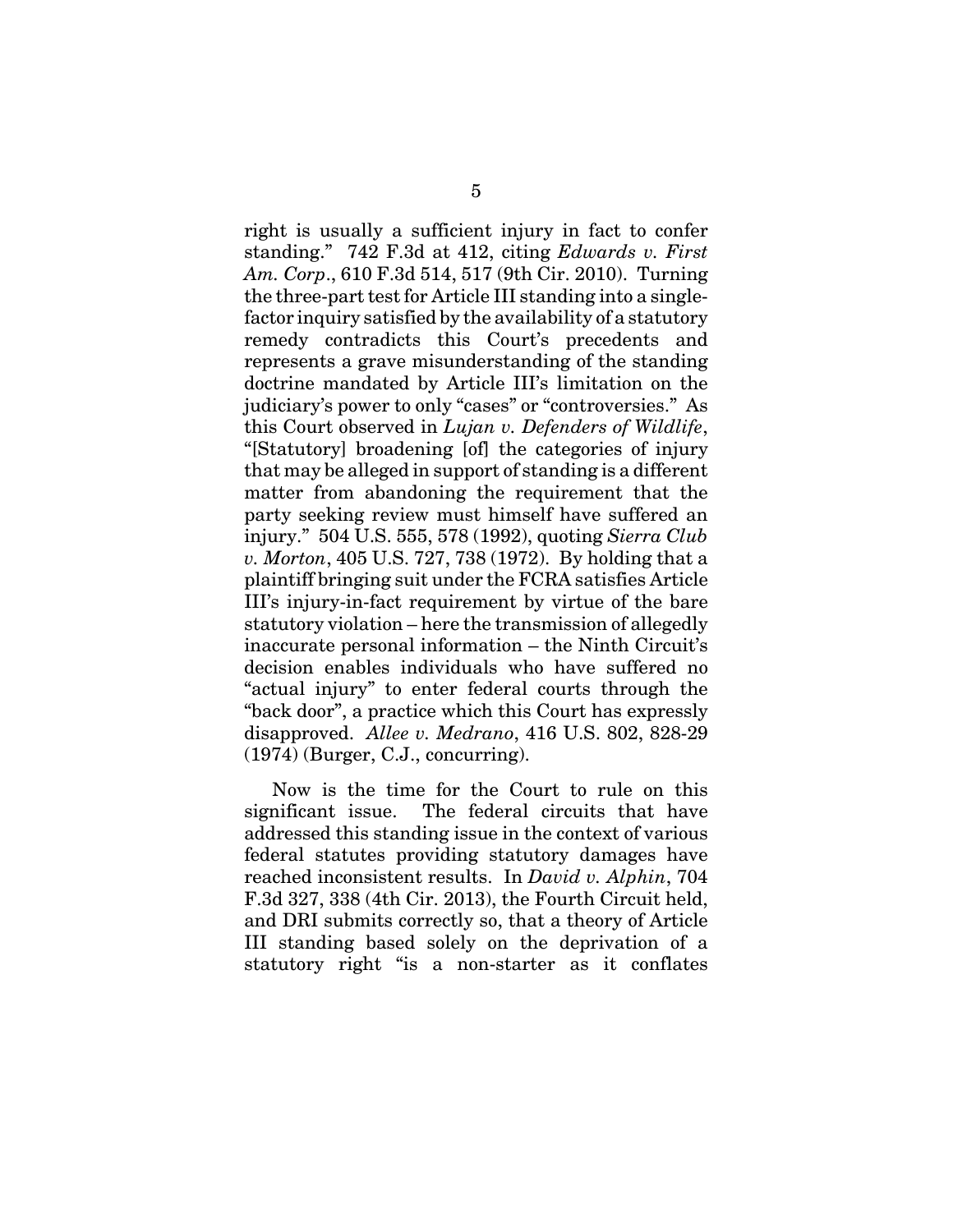statutory standing with constitutional standing." Accordingly, the Fourth Circuit affirmed the district court's decision that it did not have jurisdiction over plaintiffs' ERISA claims absent "both statutory *and* constitutional standing." (*Id*.). See also *Lexmark Intern., Inc. v. Static Control Components, Inc*., 134 S.Ct. 1377, 1388, n. 4 (2014) (discussing "statutory standing"). The Second and Third Circuits have similarly recognized the importance of strict adherence to the constitutional standing requirement even in the context of federal statutes providing statutory damages. See *Kendall v. Employees Retirement Plan of Avon Prods*., 561 F.3d 112, 121 (2d Cir. 2009); *Joint Stock Soc'y v. UDV North America, Inc*., 266 F.3d 164, 176 (3d Cir. 2001) (Alito, J.); *Fair Housing Council of Suburban Philadelphia v. Main Line Times*, 141 F.3d 439, 443-44 (3d Cir. 1998). But the Ninth Circuit reached the opposite conclusion (Pet. App. 1a), in part by looking to the Sixth Circuit, which has allowed claims brought under the FCRA to proceed absent proof of injury. *Beaudry v. TeleCheck Services, Inc*., 579 F.3d 702, 705-07 (6th Cir. 2009). See also *Murray v. GMAC Mortgage Corp.*, 434 F.3d 948, 952-53 (7<sup>th</sup> Cir. 2006). These conflicting decisions leave both bench and bar with no clear directive on whether Congress can create constitutional standing. This Court should therefore grant review to resolve the disagreement among the circuits and provide guidance on whether a suit brought under the Fair Credit Reporting Act or other similar statutes relieves plaintiffs from satisfying Article III's standing requirement. Indeed, given the number of federal and state statutes providing for statutory damages, the implications of the Ninth Circuit's decision will reach well beyond this case and the Fair Credit Reporting Act.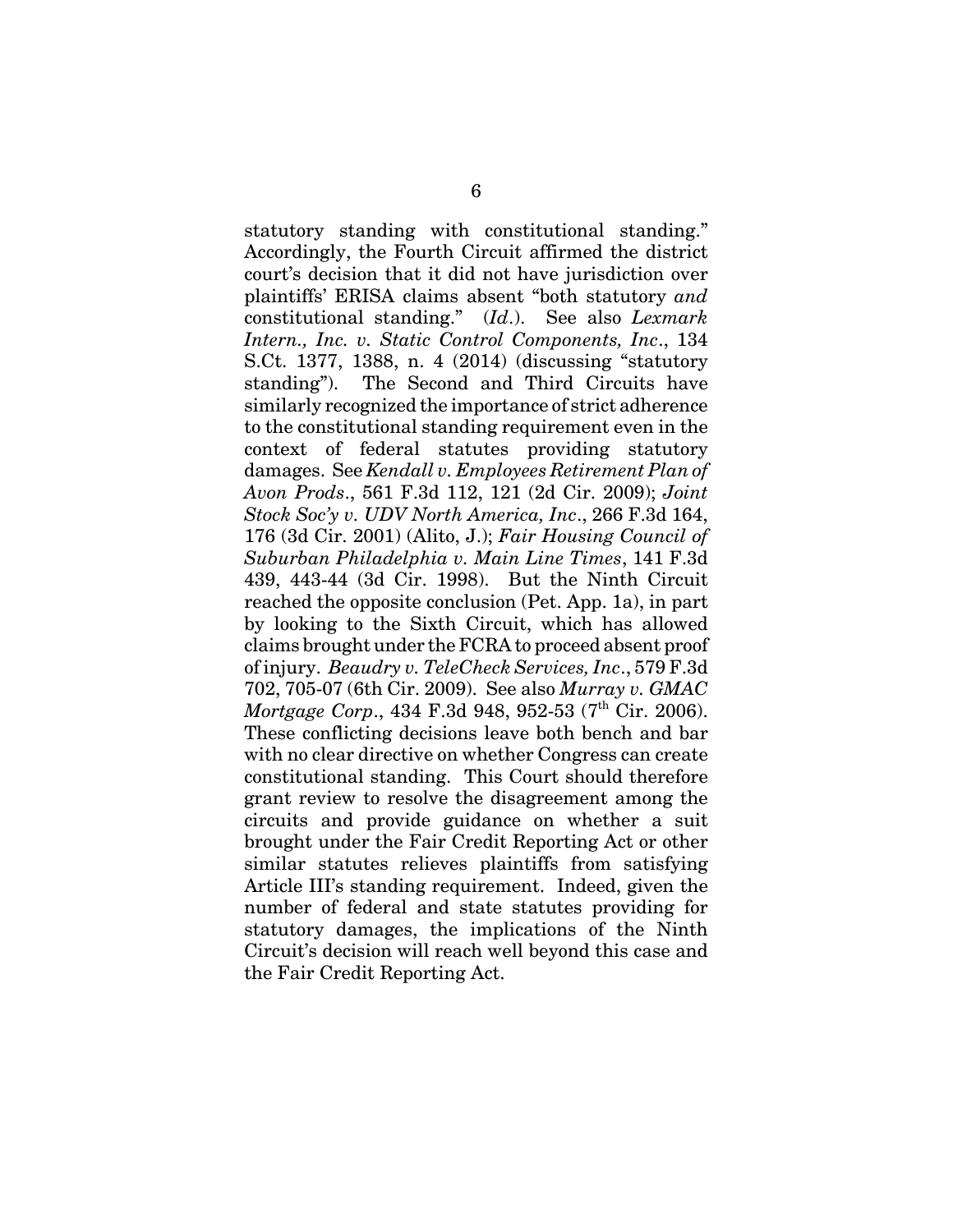Failure to address and reverse the Ninth Circuit's decision will not only provide a vehicle for individuals with no actual injury to seek and possibly obtain relief, it will also result in the increase of costly litigation against businesses and individuals that was not intended by the Framers of the United States Constitution. Additionally, the Ninth Circuit's decision to excuse plaintiffs from showing Article III injury-infact undermines class certification standards and thereby encourages forum shopping. DRI believes that preserving the Legislature's right to create a statutory cause of action while simultaneously requiring a plaintiff to allege actual injury will safeguard the constitutionally-derived balance of powers between and among the three branches of government, by maintaining the longstanding doctrine of standing, which is an indispensable element in our separation of powers.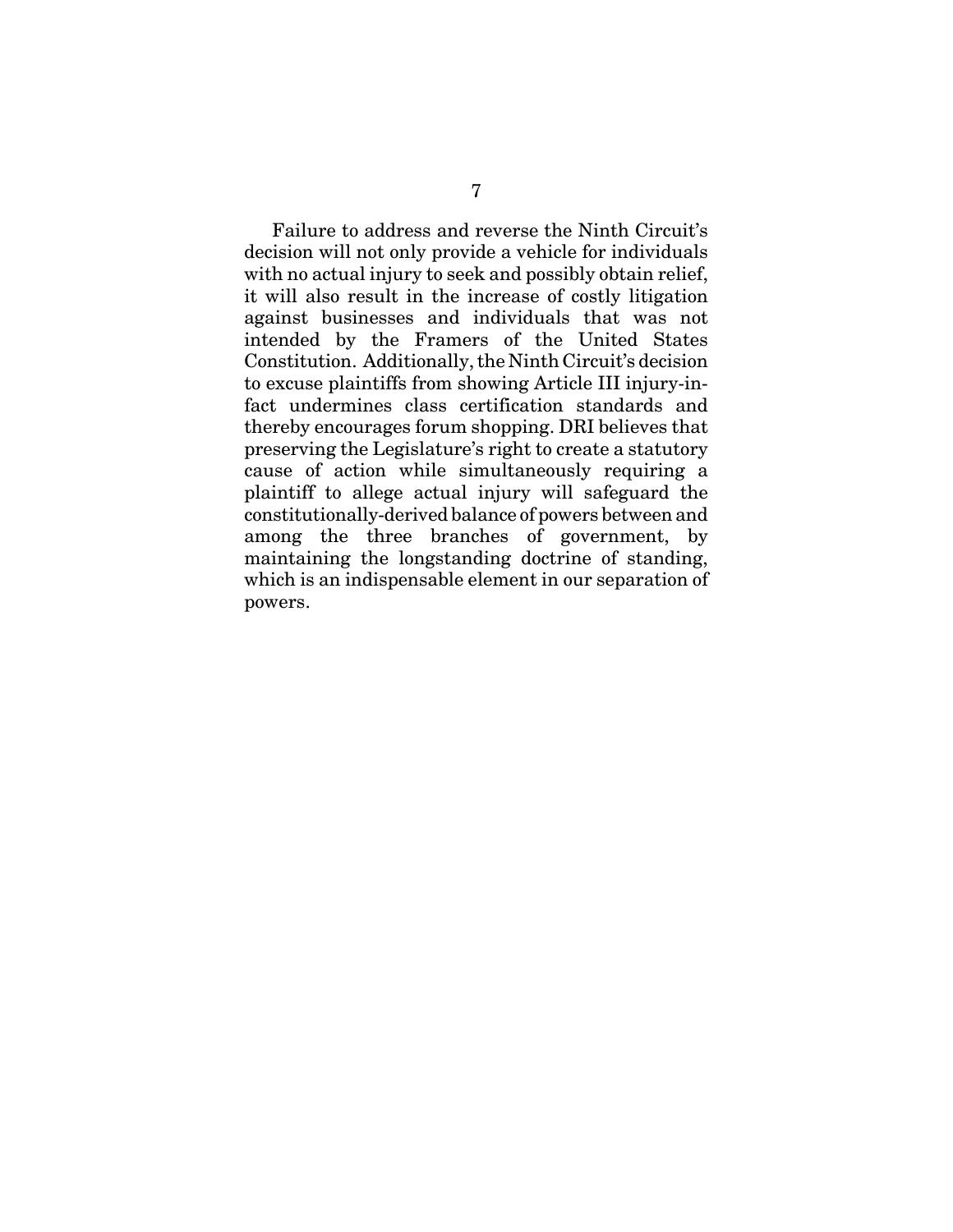#### **ARGUMENT**

**This Case Presents The Court With An Opportunity To Resolve Conflicting Circuit Decisions And Clarify That The Actual Injury Requirement Of Article III, Applied In The Context Of The Fair Credit Reporting Act And Other Federal Statutes Granting Statutory Causes Of Action, Requires A Plaintiff To Satisfy The Constitutional Standing Requirement.**

**A. The doctrine of standing is essential to maintaining the equilibrium between the separate but overlapping branches of government embodied in our federal Constitution and must apply to all suits brought pursuant to federal statutes conferring private rights of action – like the Fair Credit Reporting Act.**

The United States Constitution establishes three distinct branches of government and grants to each the responsibility for exercising one of the three major types of governmental power. U.S. Const., art. I, § 1; art. II, § 2; art. III, § 1. This separation of powers was not intended to make each branch completely autonomous or result in a "hermetic division" of the branches, but rather to create separate but overlapping branches. *Bowsher v. Synar*, 478 U.S. 714, 748-49 (1986); *Mistretta v. U.S*., 488 U.S. 361, 381 (1989); *Youngstown Sheet & Tube Co v. Sawyer*, 343 U.S. 579, 635 (1952) (Jackson, J., concurring). One of the safeguards developed to preserve this carefully-crafted balance is the doctrine of standing. The doctrine assures that the "courts exercise power 'only in the last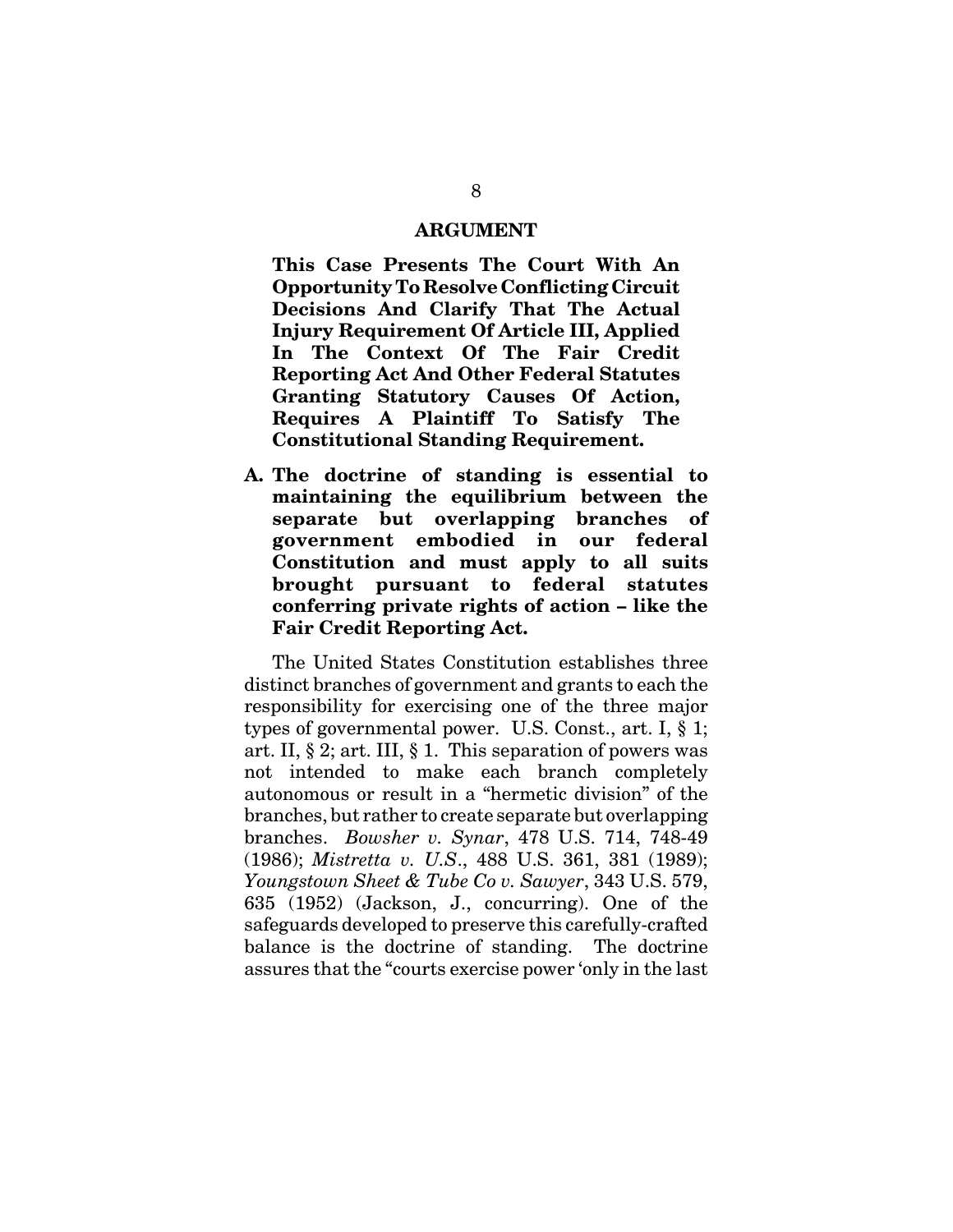resort, and as a necessity,' and only when adjudication is consistent with a system of separated powers and [the dispute is one] traditionally thought to be capable of resolution through the judicial process." John G. Roberts, *Article III Limits On Statutory Standing*, 42 Duke L. J. 1219, 1223-1224 (1993), quoting *Allen v. Wright*, 468 U.S. 737, 750-51 (1984). This case falls at the heart of the limits on the judiciary's exercise of legislative power and presents the Court with the opportunity to clarify the standing doctrine as it applies to the Fair Credit Reporting Act and the Legislature's right to confer standing on a litigant.

Constitutional standing, a threshold requirement to any suit in federal court, is derived from Article III's limitation of the judicial power of the United States to the resolution of "Cases" and "Controversies." U.S. Constitution, art III, § 2; *Hein v. Freedom From Religion Foundation, Inc*., 551 U.S. 587, 598 (2007); *Lujan v. Defenders of Wildlife,* 504 U.S. 555, 560 (1992); *Friends of the Earth, Inc. v. Laidlaw Environmental Services*, 528 U.S. 167 (2000). It has been said that Article III requires a live contest in which to test legal differences. Felix Frankfurter, *A Note on Advisory Opinions*, 37 Harv. L. R. 1002, 1006 (1924). The issue of standing depends upon whether the party has alleged such a personal stake in the outcome of the controversy as to ensure that the dispute sought to be adjudicated will be presented in an adversary context and in a form historically viewed as capable of judicial resolution. Stated otherwise, it is incumbent upon a party to demonstrate more than just a commitment to vigorous advocacy. *Lujan, supra,* at 559-560. See also *Summers v. Earth Island Institute*, 129 S.Ct. 1142, 1148-49 (2009).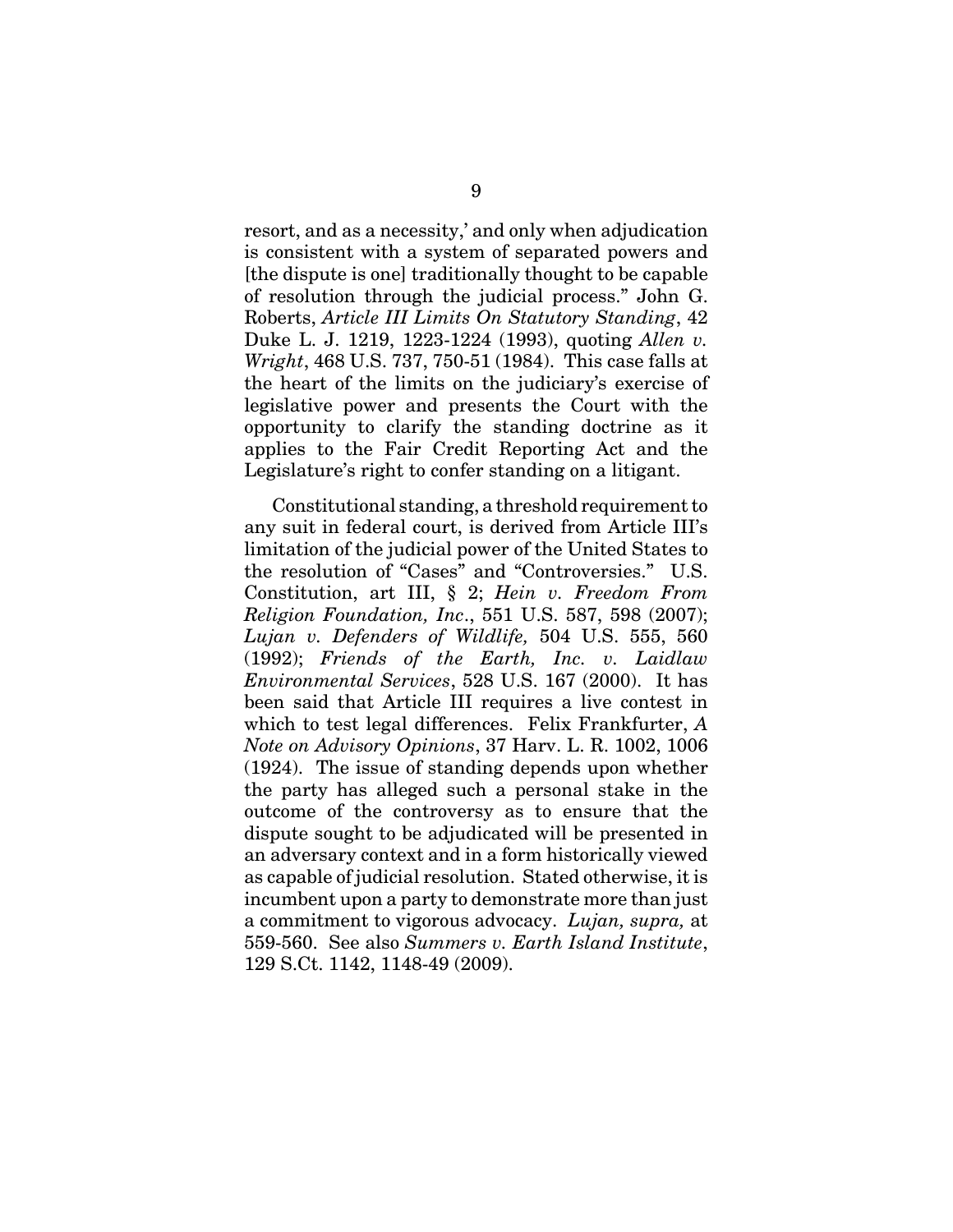Those who seek to invoke the jurisdiction of the federal courts must therefore satisfy the threshold standing requirement imposed by Article III. *City of Los Angeles v. Lyons*, 461 U.S. 95 (1983). That means a plaintiff must demonstrate "a personal stake in the outcome" in order to assure the presence of that concrete adverseness which sharpens the presentation of issues necessary for the proper resolution of constitutional questions. (*Id*. at 101). Under such an approach, abstract injury is not enough. (*Id*.). A plaintiff must show that she sustained or is immediately in danger of sustaining some direct injury as a result of the challenged official conduct and the injury or threat of injury must be both real and immediate, not conjectural or hypothetical. (*Id*. at 102). The plaintiff must also demonstrate that the injury will likely be redressed by a favorable decision. *Friends of the Earth, Inc. v. Laidlaw Environmental Services*, *supra*, at 180-81.

The standing doctrine is a critical element of the separation-of-powers principle and the separation of powers is a fundamental method of protecting liberty. *DaimlerChrysler Corp. v. Cuno*, 547 U.S. 332, 340-342 (2006). Under the doctrine of the separation of powers, each branch of government has powers that belong to it and cannot be transferred to another branch of government. The doctrine of standing recognizes and honors those bounds.

When a court encroaches on Article III's standing requirement by permitting a suit to proceed based on a bare statutory violation – even though the plaintiff does not have an actual injury, on the theory that the statutory violation alone confers standing, it strips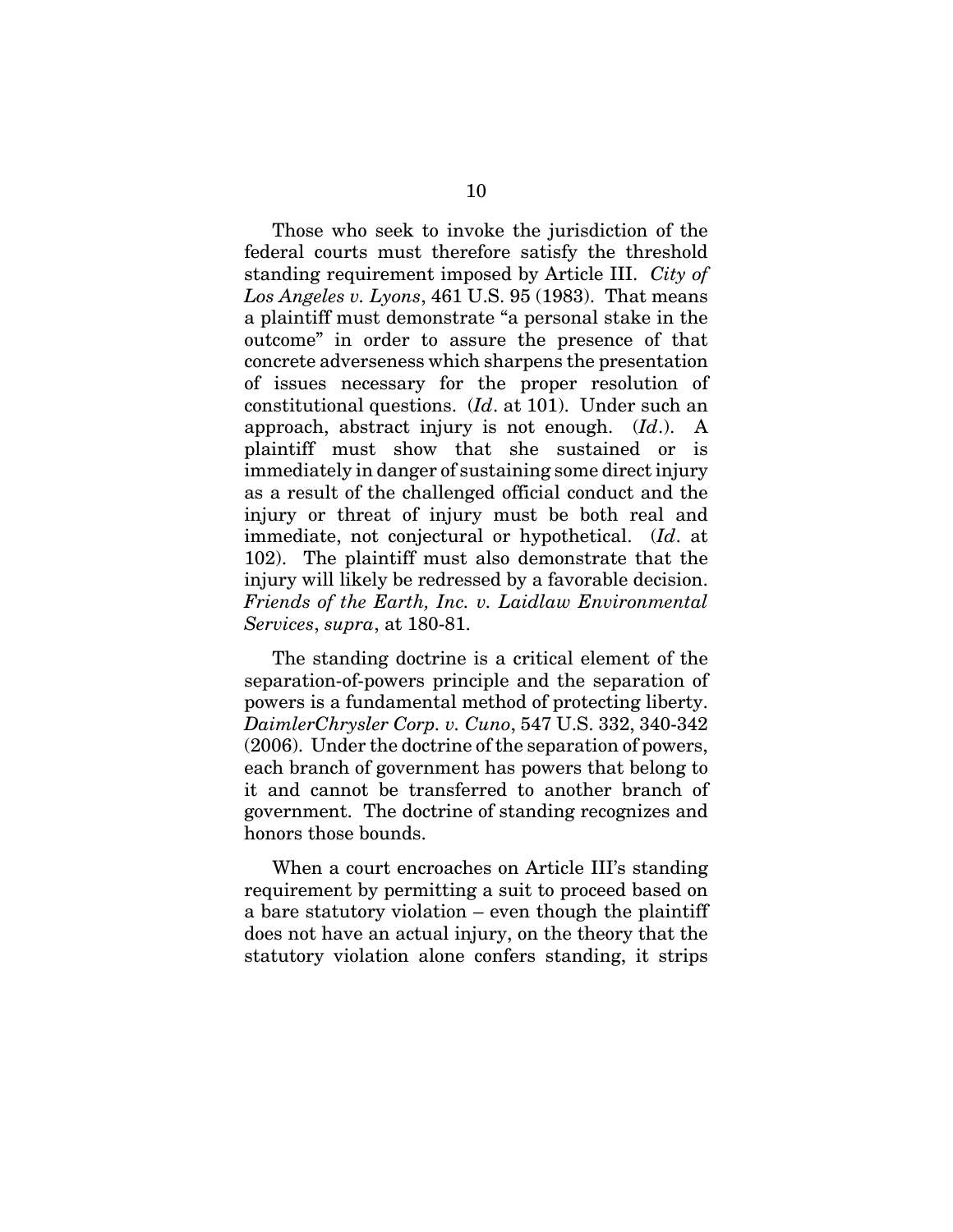Article III of its power. That is exactly what the Ninth Circuit did in this case when it held that standing is demonstrated whenever there is a "violation of a statutory right[.]" 742 F.3d at 412. This holding not only undermines respect for the law, and particularly, our federal Constitution, it also renders it difficult for DRI's members to adequately represent their clients' interests. As a result of the Ninth Circuit's decision, DRI's members are unable to predict with any accuracy the outcome of suits brought by uninjured plaintiffs under the FCRA and other similar no-harm statutes. The current circuit split further exacerbates this problem.

**B. The Court's review is needed to resolve a circuit conflict - exacerbated by the Ninth Circuit's decision in this case- and engender uniformity on the issue of whether a statutory violation, unaccompanied by any actual injury, is sufficient to establish Article III standing.**

This Court has long sought to achieve uniform pronouncements of federal law. "Both the Constitution's framers and the Supreme Court have stressed that the articulation of nationally uniform interpretations of federal law is an important objective of the federal adjudicatory process." Evan H. Caminker, *Precedent and Prediction: The Forward-Looking Aspects of Inferior Court Decisionmakng*, 73 Tex. L. Rev. 1, 38 (November 1994). Uniformity serves several "laudable goals," including "ensuring the predictability of legal obligations," garnering respect for judicial authority, and ensuring that "similarly situated litigants are treated equally." (*Id*. at 38-39).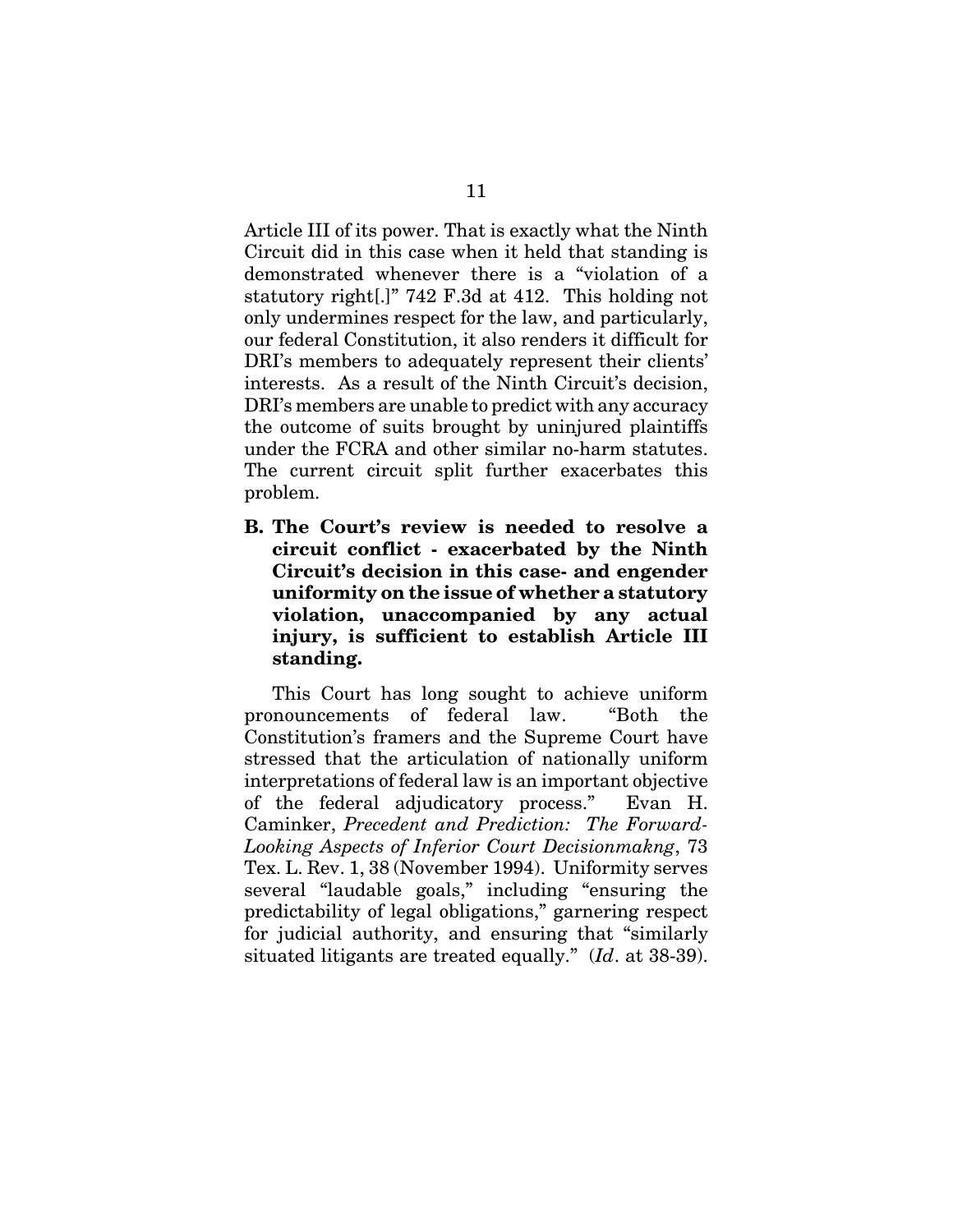Given the desire for uniformity among the circuits, a decision of a circuit that "conflict[s] with the decision of another United States court of appeals on the same important matter" is deemed, for purposes of review on a writ of certiorari, a compelling consideration. See Supreme Court Rule 10(a). And many appellate circuits, including the Ninth Circuit, have expressly recognized the importance of ruling consistent with sister circuits on issues of federal law, viewing deviations from past decisions a last resort to be avoided. See, e.g., *Kelton Arms Condo. Owners Ass'n v. Homestead Ins. Co.*, 346 F.3d 1190, 1192 (9<sup>th</sup> Cir. 2003); *Aldens, Inc. v. Miller, 610 F.2d 538, 541 (8<sup>th</sup> Cir. 1979); Alternative Sys. Concepts, Inc. v. Synopsys Inc*., 374 F.3d 23, 31 (1st Cir. 2004); *Wagner v. Pennwest Farm Credit, ACA*, 109 F.3d 909, 912 (3rd Cir. 1997).

The question raised in this case – whether federal statutes like the FCRA confer automatic standing to sue absent actual injury – is an issue of "exceptional importance" this Court should address. The Ninth Circuit's decision in this case exacerbates an alreadyexisting circuit split on this issue and leaves DRI's members unable to predict accurately for their clients the outcome of suits brought under the FCRA and other similar statutes conferring statutory rights of action. Prior to this decision, the Second Circuit refused to allow a claim under ERISA to proceed absent actual injury. *Kendall v. Employees Retirement Plan of Avon Prods*., 561 F.3d 112, 121 (2d Cir. 2009). That same year, the Sixth Circuit reached the opposite conclusion, holding that a plaintiff had Article III standing to bring an action under the FCRA absent any actual injury. *Beaudry v. TeleCheck Services*, 579 F.3d 702, 705-07 (6th Cir. 2009). The Seventh Circuit has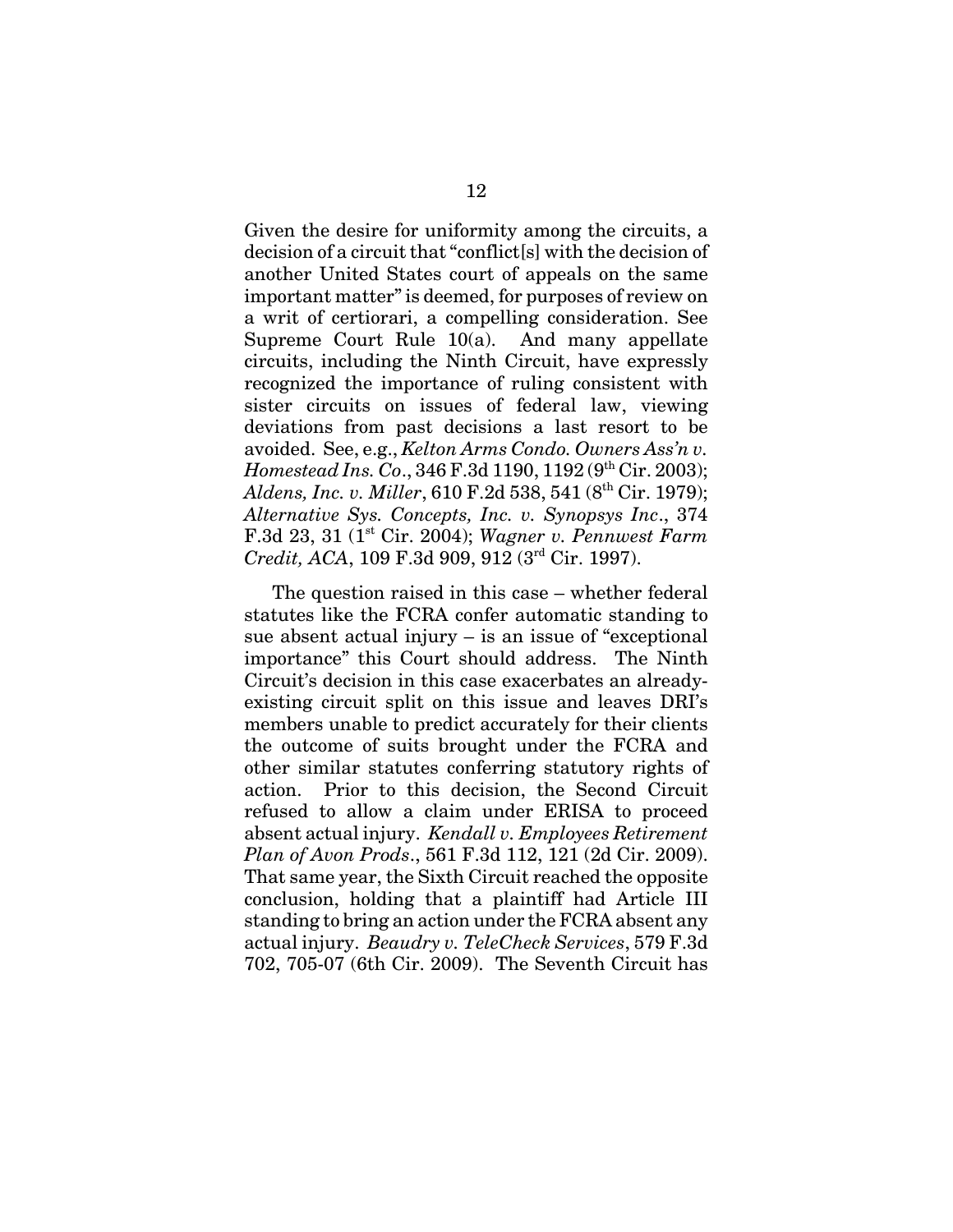taken a similar stance, albeit in a more generalized way. See *Murray v. GMAC Mortgage Corp*., 434 F.3d 948, 952-53 (7th Cir. 2006). To the contrary, the Fourth Circuit held just last year (in the context of an ERISA action) that the mere violation of a statutory right does not satisfy Article III's standing requirement. *David v. Alphin*, 704 F.3d 327, 338-39 (4th Cir. 2013).

Intra-circuit splits of authority further add to the bar's confusion. Over a decade ago, the Third Circuit held that plaintiffs must allege actual injury – not just a statutory violation of the Lanham Act, 15 U.S.C. § 1051 *et seq*., - in order to establish Article III standing. *Joint Stock Soc'y v. UDV North America*, 266 F.3d 164, 176 (3d Cir. 2001). This comports with the Third Circuit's earlier pronouncement in *Fair Housing Council of Suburban Philadelphia v. Main Line Times*, 141 F.3d 439, 443-444 (3d Cir. 1998), that "[t]he fact that a housing organization is able to show that a particular advertisement violates the [Fair Housing] Act is not sufficient to satisfy the requirements of Article III; a violation of the Act does not automatically confer standing on any plaintiff, even one who holds the status of a private attorney general." However, in 2009, the Third Circuit, in the context of the Real Estate Settlement Procedures Act of 1974 (RESPA), 12 U.S.C.  $\S 2607(d)(2)$ , held that "[a] plaintiff need not demonstrate that he or she suffered actual monetary damages, because 'the actual or threatened injury required by Art. III may exist solely by virtue of statutes creating legal rights, the invasion of which creates standing." *Alston v. Countrywide Financial Corp*., 585 F.3d 753, 763 (3d Cir. 2009).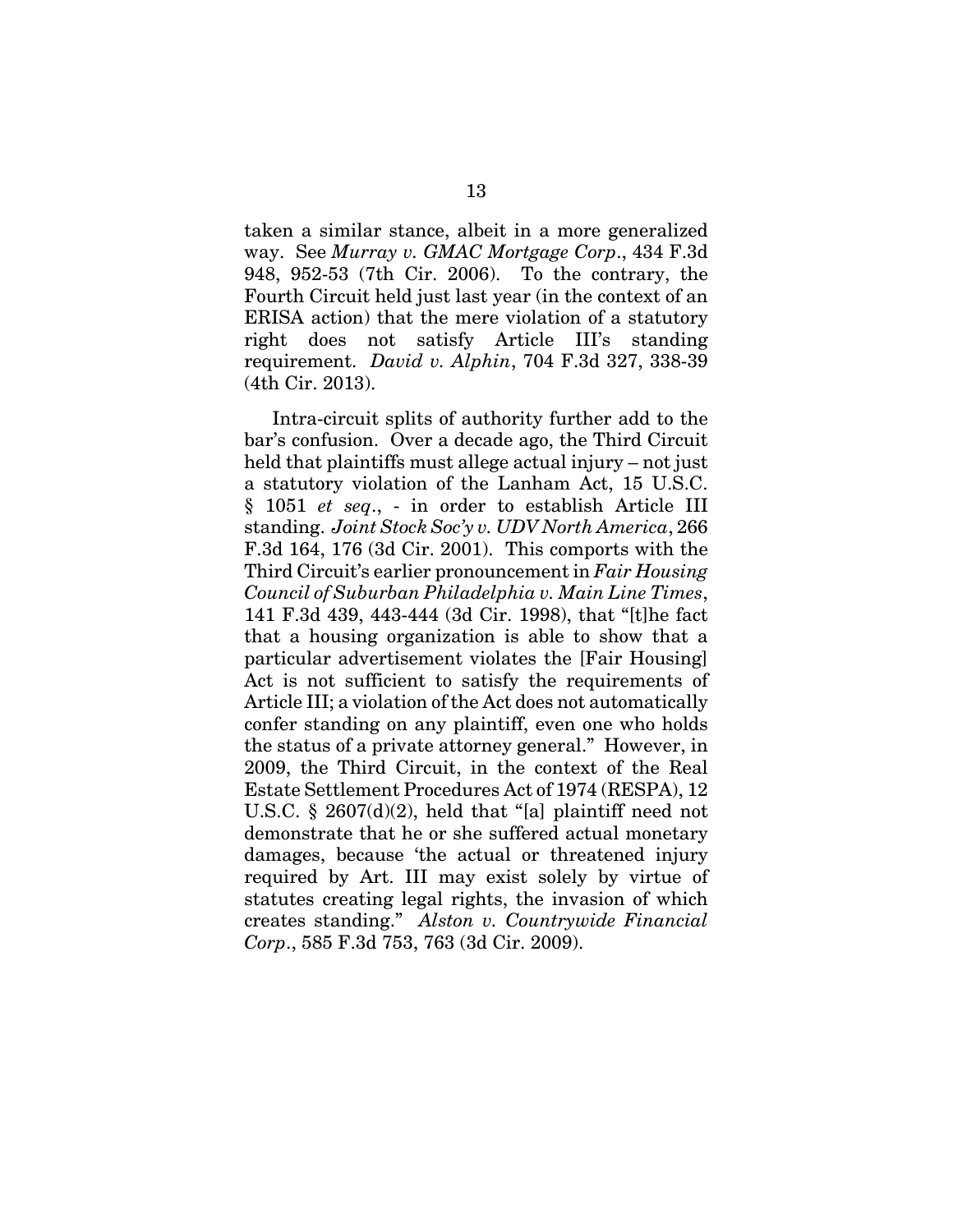At least one federal circuit court is deferring decision on this issue, waiting for guidance from this Court. In a recent opinion, the Eighth Circuit expressed its' reluctance to address the "difficult constitutional question whether congress can drill through this hard floor of injury *in fact* by creating an injury *in law* (i.e., a statutory cause of action requiring no showing that the plaintiff was personally and actually harmed)[.]" *Wallace v. ConAgra Foods, Inc*., --- F.3d ---, 2014 WL 1356860, at \*6 (8th Cir. 2014). It noted that "[t]his constitutional question recently reached the Supreme Court without yielding an answer." (*Id*., at \*7, n. 3 (citing *First Am. Fin. v. Edwards*, 567 U.S. ---,--- (132 S.Ct. 2356 (2012) (per curiam)).

Finally, the Ninth Circuit in this case held that the "creation of a private cause of action to enforce a statutory provision implies that Congress intended the enforceable provision to create a statutory right," 742 F.3d at 412, and that "the violation of a statutory right is usually sufficient injury in fact to confer standing." *Id*. (citing *Edwards v. First Am. Corp*., 610 F.3d 514, 517 (9th Cir. 2010)). Because "the statutory cause of action does not require a showing of actual harm when a plaintiff sues for willful violations[,]" *id*., the Ninth Circuit reasoned that actual harm was unnecessary to establish injury in fact. In so ruling, the Ninth Circuit recognized that its analysis essentially turns the threepart test for Article III standing – which requires a showing of causation and redressability – into a singlefactor inquiry satisfied by the availability of a statutory remedy. *Id*. at 414. In a remarkable departure from this Court's jurisprudence, the Ninth Circuit rationalized that "[w]hen the injury in fact is the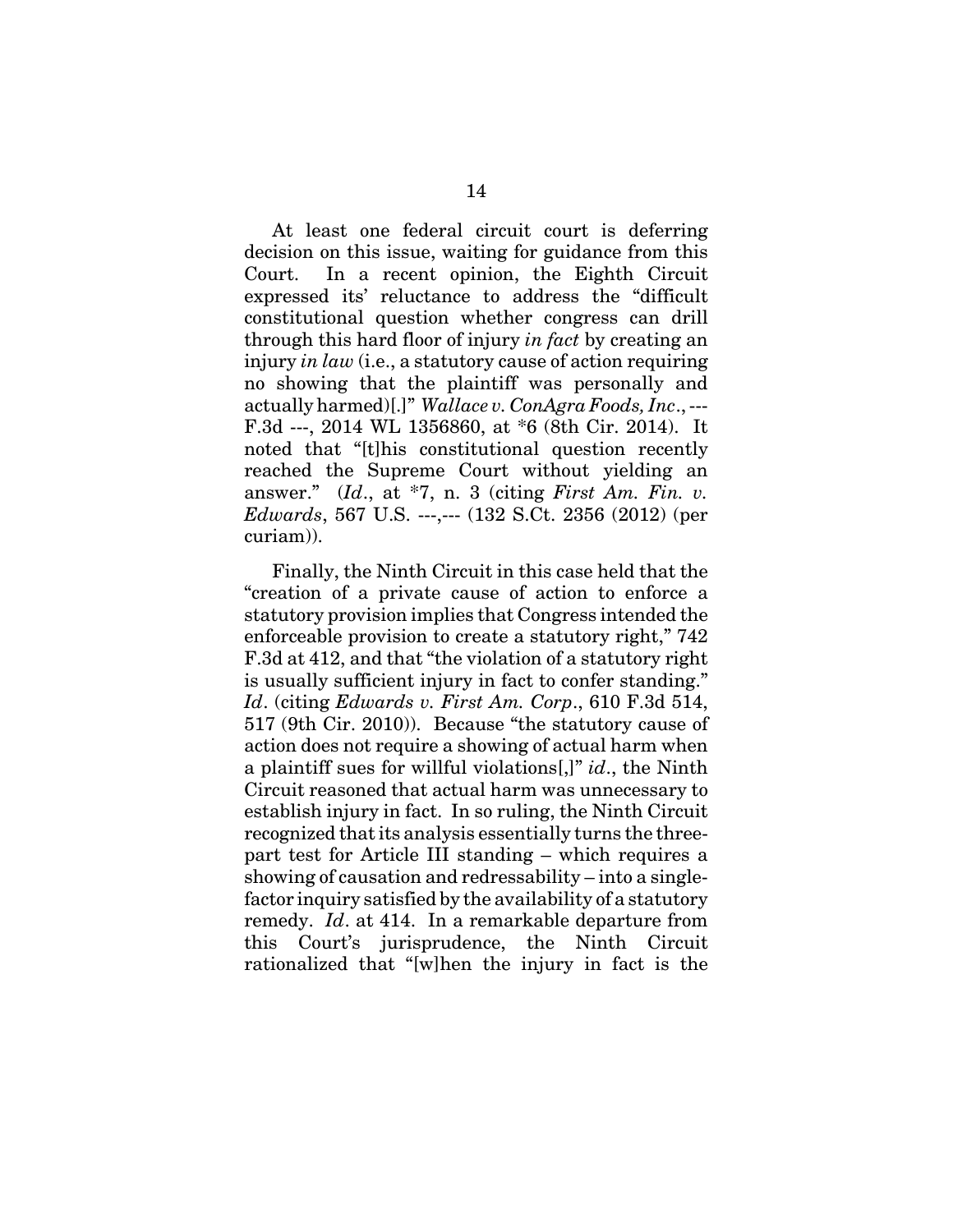violation of a statutory right that we inferred from the existence of a private cause of action, causation and redressability will usually be satisfied." *Id*.

Clearly, application of the standing requirement to federal statutes creating private causes of action, like the Fair Credit Reporting Act, has caused much confusion amongst the federal circuits. The time is ripe for this Court to step in and reaffirm that the constitutional injury-in-fact requirement cannot be manufactured by Congress through enactment of a federal statute providing statutory damages for technical violations that result in no harm to plaintiffs. The current unpredictability created by the circuit split makes it difficult for DRI's members to accurately advise their clients on whether to litigate a suit brought under one of these statutes or settle. In addition, the lack of predictability makes it difficult for defense counsel, their clients, or any insurers covering the claim to properly place a value on the case for settlement purposes or to set reserves. This Court has the opportunity to restore uniformity to the nation's courts and clarify the outer limits, if any, of the constitutional standing requirement under federal and state statutes providing statutory damages. Failure to do so will have a devastating impact on the businesses and individuals DRI's members are regularly called upon to defend.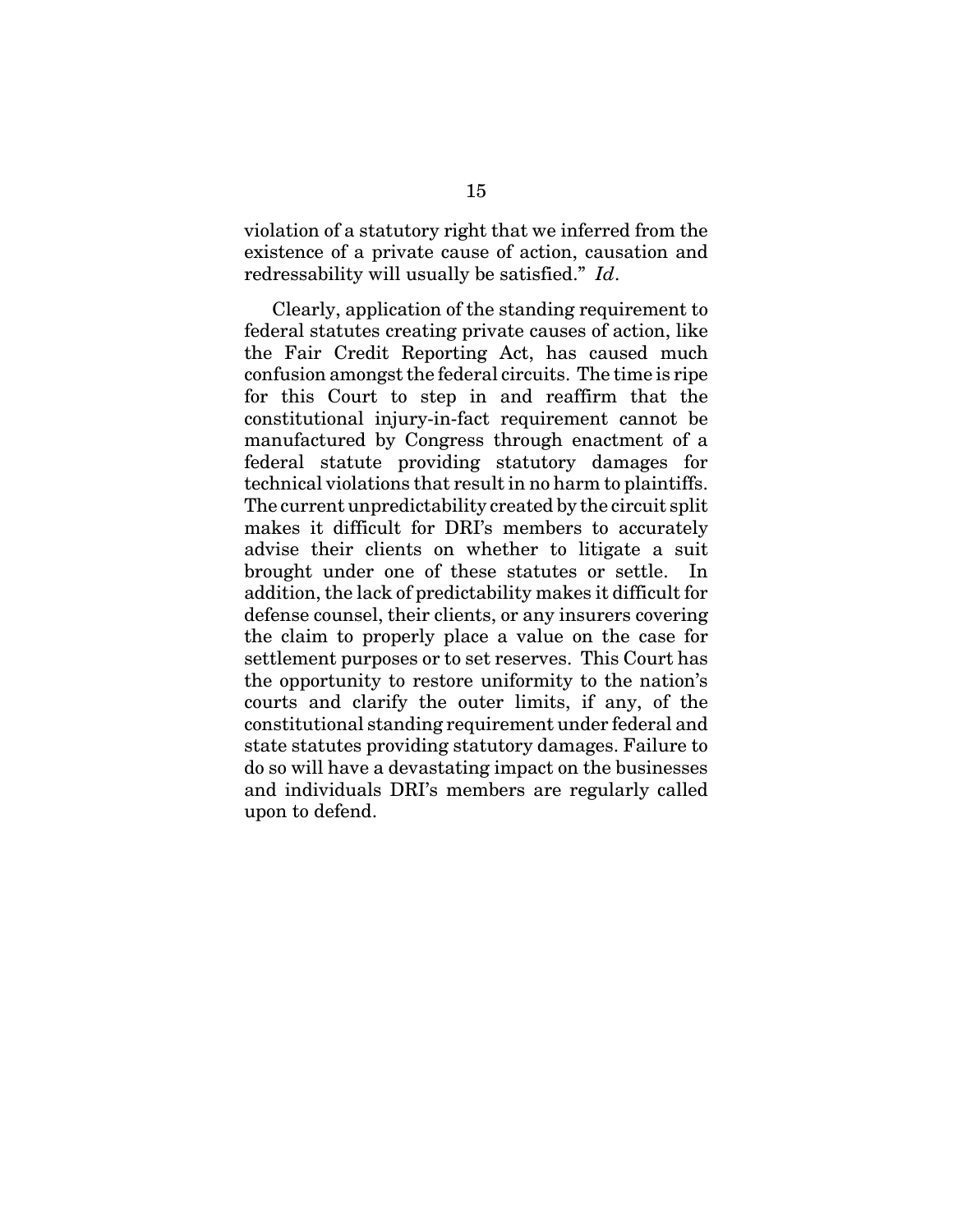**C. Absent review and clarification by this Court, the relaxed standing requirement adopted by the Ninth Circuit will encourage needless litigation, dramatically increase costs for businesses and individuals, and encourage forum shopping.** 

The FCRA is just one of a myriad of federal statutes embracing this "no harm" approach to litigation. From the Telephone Consumer Protection Act to the Real Estate Settlement Procedures Act to the Truth in Lending Act, Congress has authorized suits based on a mere statutory violation. For example, the Telephone Consumer Protection Act, 47 U.S.C. § 227(3), allows a private right of action with an alternative-damages provision. Similarly, the Real Estate Settlement Procedures Act, 12 U.S.C. § 2607, prohibits kickbacks in certain mortgage-loan transactions. The Truth in Lending Act, 15 U.S.C. § 1640, contains an alternativedamages provision that has been interpreted to allow a consumer to bring a claim and receive damages upwards of \$500,000 without any showing of actual injury or damages. *See, e.g*., *Gambardella v. G. Fox & Co*., 716 F.2d 104 (2d Cir. 1983); *Purtle v. Eldridge Auto Sales, Inc*., 91 F.3d 797 (6th Cir. 1996). Accordingly, absent review by this Court, the Ninth Circuit's decision may be used as a roadmap in suits well beyond those brought under the FCRA. The decision from the Ninth Circuit to narrow the standing doctrine to permit a suit in the absence of an actual injury could be applied to as many as fifteen federal statutes permitting suits based on mere statutory violations alone. *See, e.g*., 15 U.S.C. § 1692 (Fair Debt Collection Practices Act); 29 U.S.C. § 1854 (Migrant and Seasonal Agricultural Worker Protection Act); 15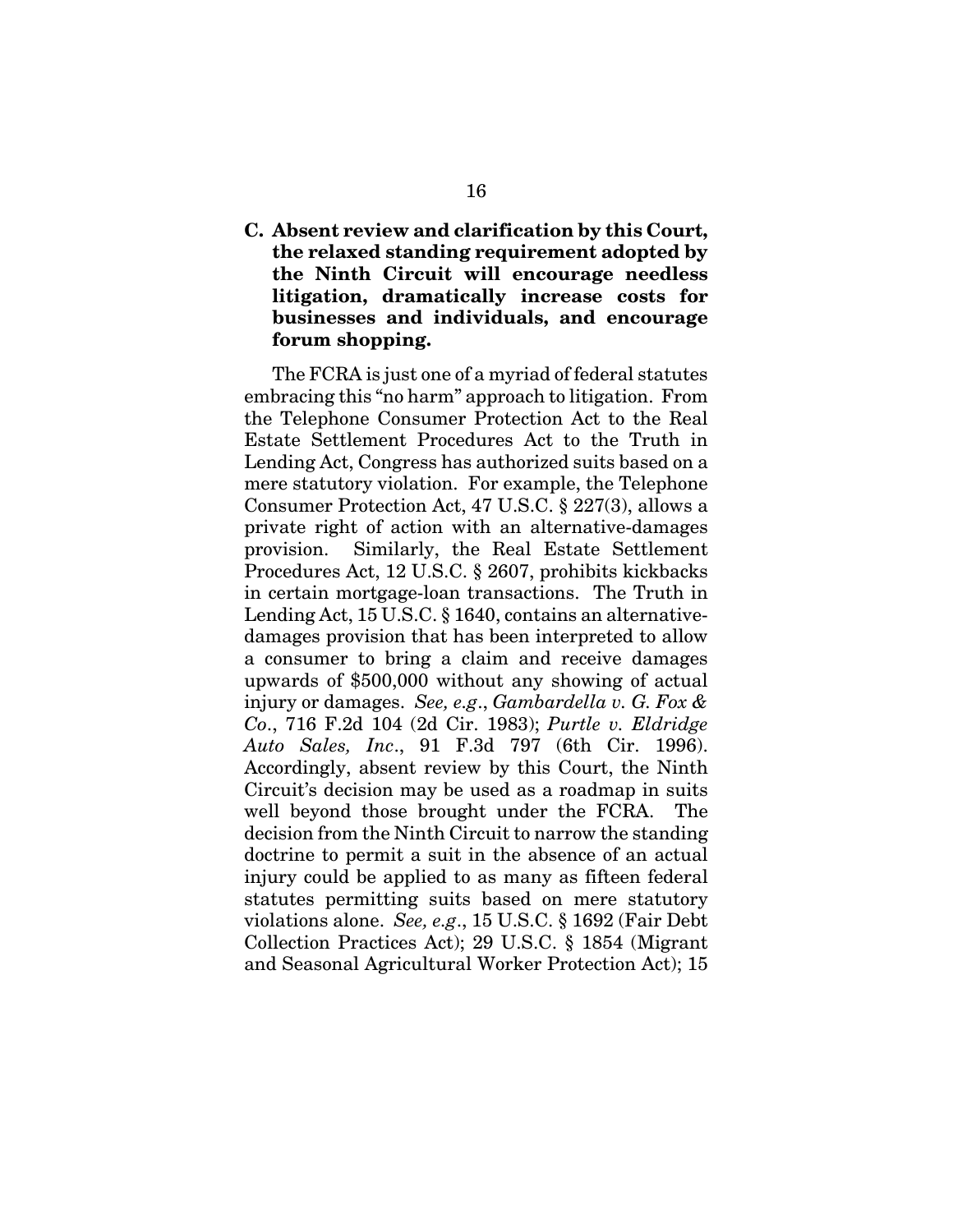U.S.C. § 1693m(a)(2) (Electronic Funds Transfer Act); 12 U.S.C. § 4907 (Homeowners Protection Law); 15 U.S.C. § 1681, *et. seq*. (Fair and Accurate Credit Transactions Act).

These legislatively-conferred statutory suits can be brought through any of a number of means, but are typically brought in the form of a class action, as in this case. "The impact of federal statutes that allow the award of statutory damages for violations that cause no harm is exponentially multiplied by the class-action mechanism of Federal Rule of Civil Procedure 23." Michael O'Neil, *Privacy and Surveillance Legal Issues, Leading Lawyers on Navigating Changes in Security Program Requirements and Helping Clients Prevent Breaches – The Transformation of the "Right to Privacy" and its Unintended Liability Consequences*, 2014 WL 10441, \*6 (Aspatore Jan. 2014).

Relaxation of the standing requirement will broaden dramatically the composition of a class litigating a violation of the FCRA or other similar "no harm" statute. This, in turn, will dramatically increase the expense of defending a class action. Even before the Ninth Circuit's decision in this case, the attendant costs of a major lawsuit could sound the death knell for new companies and those suffering under today's current economic climate. Bradley J. Bondi, *Facilitating Economic Recovery and Sustainable Growth Through Reform of the Securities Class-Action System: Exploring Arbitration as an Alternative to Litigation*, 33 Harv. J. L. & Pub. Pol'y, 607, 612 (Spring 2010). With the new lax standing requirement announced by the Ninth Circuit, defendants may be forced to make payouts to hundreds or even thousands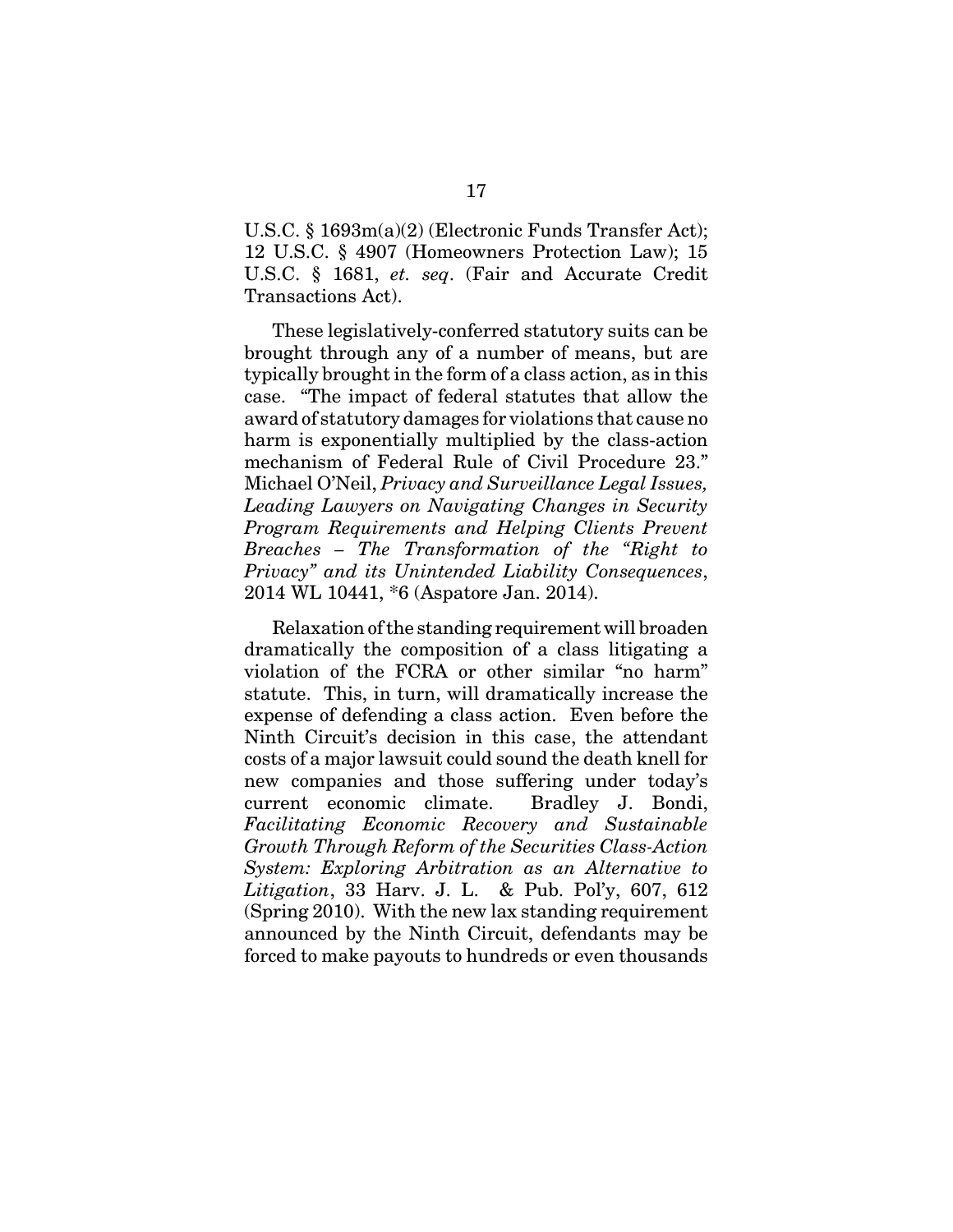of unharmed class members. In addition, due to the violation of some statutory standard, a non-injured plaintiff might be deemed a "prevailing party" entitled to attorney fees.

The unwarranted economic burden this imposes on defendants cannot be overstated. As one legal scholar noted, "aggregated statutory damages claims can result in absurd liability exposure in the hundreds of millions – or even billions – of dollars on behalf of a class whose actual damages are often nonexistent." Sheila B. Scheuerman, *Due Process Forgotten: The Problem of Statutory Damages and Class Actions*, 74 Mo. L. Rev. 103, 104 (Winter 2009). Stated another way, a class judgment based on a statutory damages claim can have an "annihilating effect" on a defendant. *O'Neil*, *supra*, at \*6. Defendants, unwilling to roll the dice, are placed under intense pressure to settle, even if an adverse judgment seems "improbable." See *Thorogood v. Sears, Roebuck and Co.*, 547 F.3d 42, 745 (7<sup>th</sup> Cir. 2008); *Matter of Rhone-Poulenc Rorer, Inc*., 51 F.3d 1293, 1298 (7th Cir. 1995). See also Barry F. McNiel, *et. al*., *Mass Torts and Class Actions: Facing Increased Scrutiny*, 167 F.R.D. 483, 489-90 (updated 8/5/96). The Ninth Circuit's holding in this case, if left uncorrected by this Court, will only exacerbate these problems and proliferate more of these "blackmail settlements." *Rhone*, *supra* at 1298, citing Henry J. Friendly, *Federal Jurisdiction: A General View* 120 (1973).

Equally troubling, DRI's members will have no way to predict whether their clients will fall victim to these ills. Certainly, the Ninth Circuit's relaxation of class certification requirements will encourage potential class members to forum-shop, a practice looked upon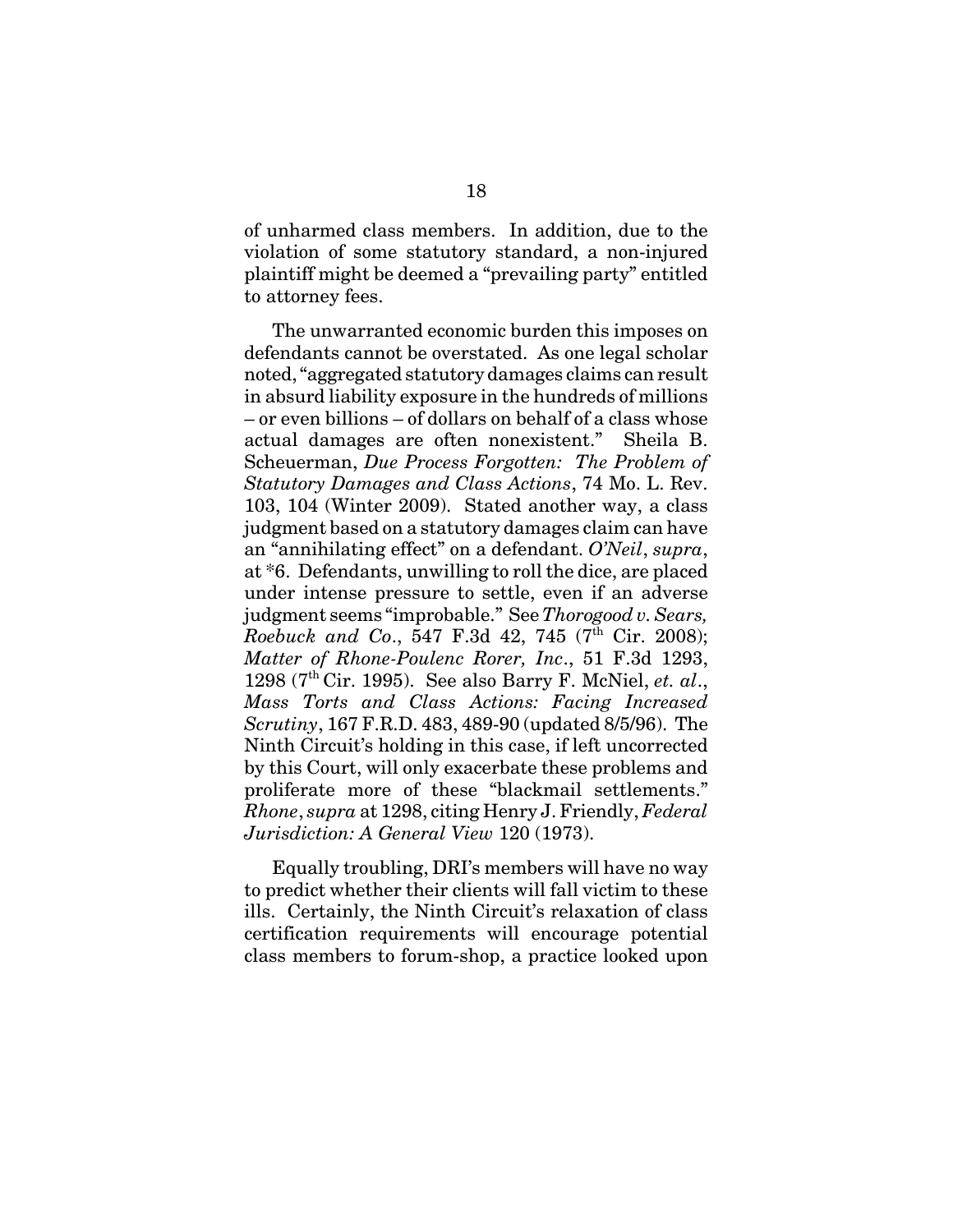with disfavor by the Court. See *Piper Aircraft Co v. Reyno*, 454 U.S. 235, 254 (1981); *Deposit Guaranty Nat. Bank, Jackson, Miss. v. Roper*, 445 U.S. 326 (1980). Beyond that, because of confusion among the federal circuits, DRI's members and clients have no way of knowing what standard a particular court will apply. DRI therefore has a strong interest in assuring that this Court adopts a clear standing rule that is capable of consistent application across the country.

Careful adherence to the standing doctrine serves to guard against the ills set forth above. Litigation brought by entrepreneurial class action attorneys attempting to serve as private attorneys general in lieu of the federal government harms the civil justice system, both because it creates enormous litigation costs with no attendant benefit and because it destabilizes the carefully-calibrated equilibrium between the political branches of government and the judiciary. By limiting suits to the constitutional framework of a "case" or "controversy," standing assures that corporations and individuals will not be subject to academic litigation where the complaining party has suffered no real injury. And it also guards against plaintiff attorneys, and particularly class action attorneys, receiving exorbitant fees that may put a corporation out of business for a statutory violation unaccompanied by any cognizable injury. On the other hand, by allowing Congress to create a statutory cause of action, defendants are incentivized to conform their conduct to the law. Accordingly, it is imperative that this Court review the Ninth Circuit's decision.